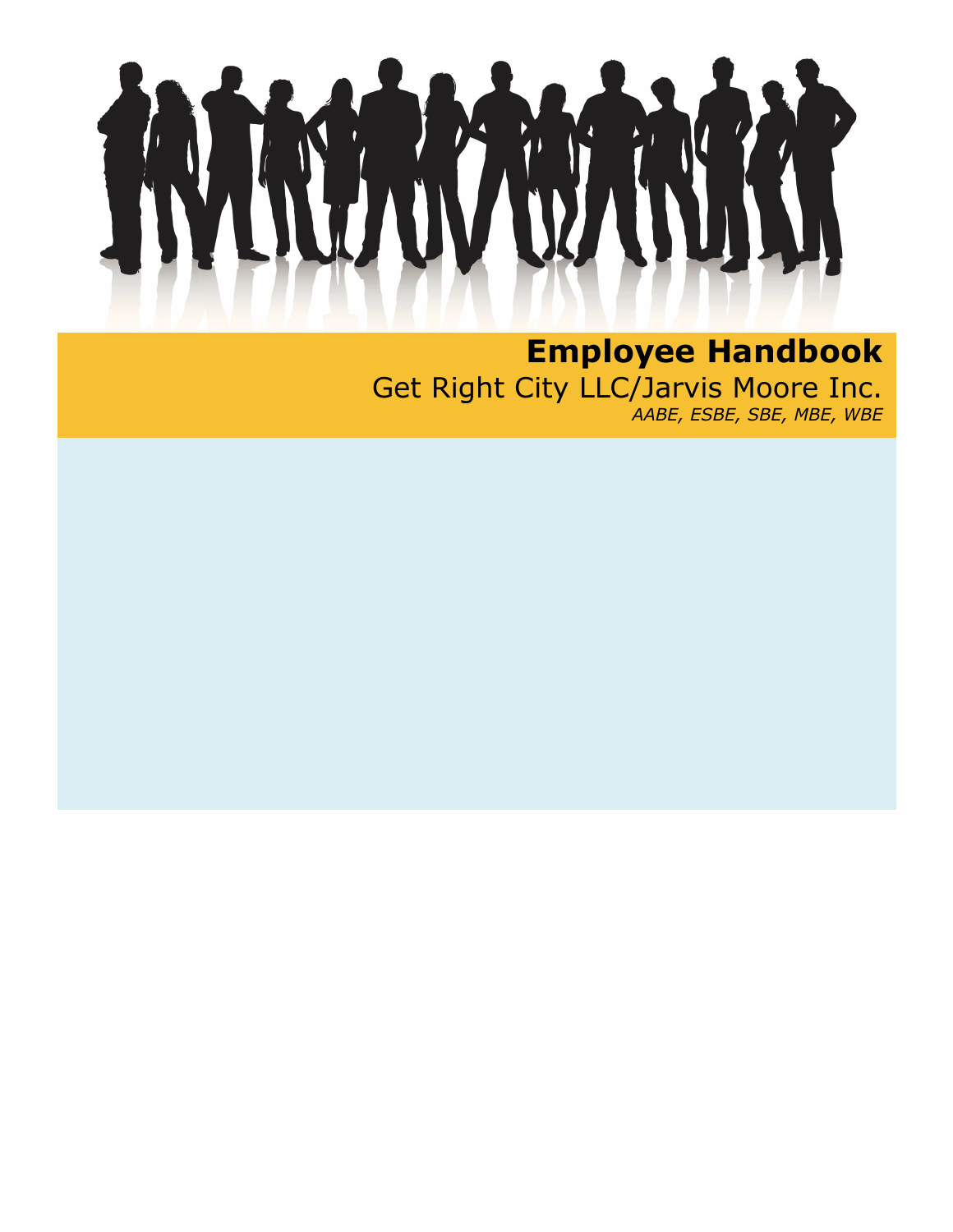# **ABOUT THIS HANDBOOK/DISCLAIMER**

We prepared this handbook to help employees find the answers to many questions that they may have regarding their employment with either Get Right City and Jarvis Moore Inc. Please take the necessary time to read it.

We do not expect this handbook to answer all questions. Supervisors and Human Resources also serve as a major source of information.

Neither this handbook nor any other verbal or written communication by a management representative is, nor should it be considered to be, an agreement,contract of employment, express or implied, or a promise of treatment in any particular manner in any given situation, nor does it confer any contractual rights whatsoever. Get Right City and Jarvis Moore Inc adheres to the policy of employment at will, which permits the GRC and JMI or the employee to end the employment relationship at any time, for any reason, with or without cause or notice.

No GRC and JMI representative other than the CEO may modify at-will status and/or provide any special arrangement concerning terms or conditions of employment in an individual case or generally and any such modification must be in a signed writing.

Many matters covered by this handbook, such as safety plan descriptions, are also described in separate GRC and JMI documents. These GRC and JMI documents are always controlling over any statement made in this handbook or by any member ofmanagement.

This handbook states only general GRC and JMI guidelines. The GRC and JMI may, at any time, in its sole discretion, modify or vary from anything stated in this handbook, with or without notice, except for the rights of the parties to end employment at will, which may only be modified by an express written agreement signed by the employee and theCEO.

This handbook supersedes all prior handbooks.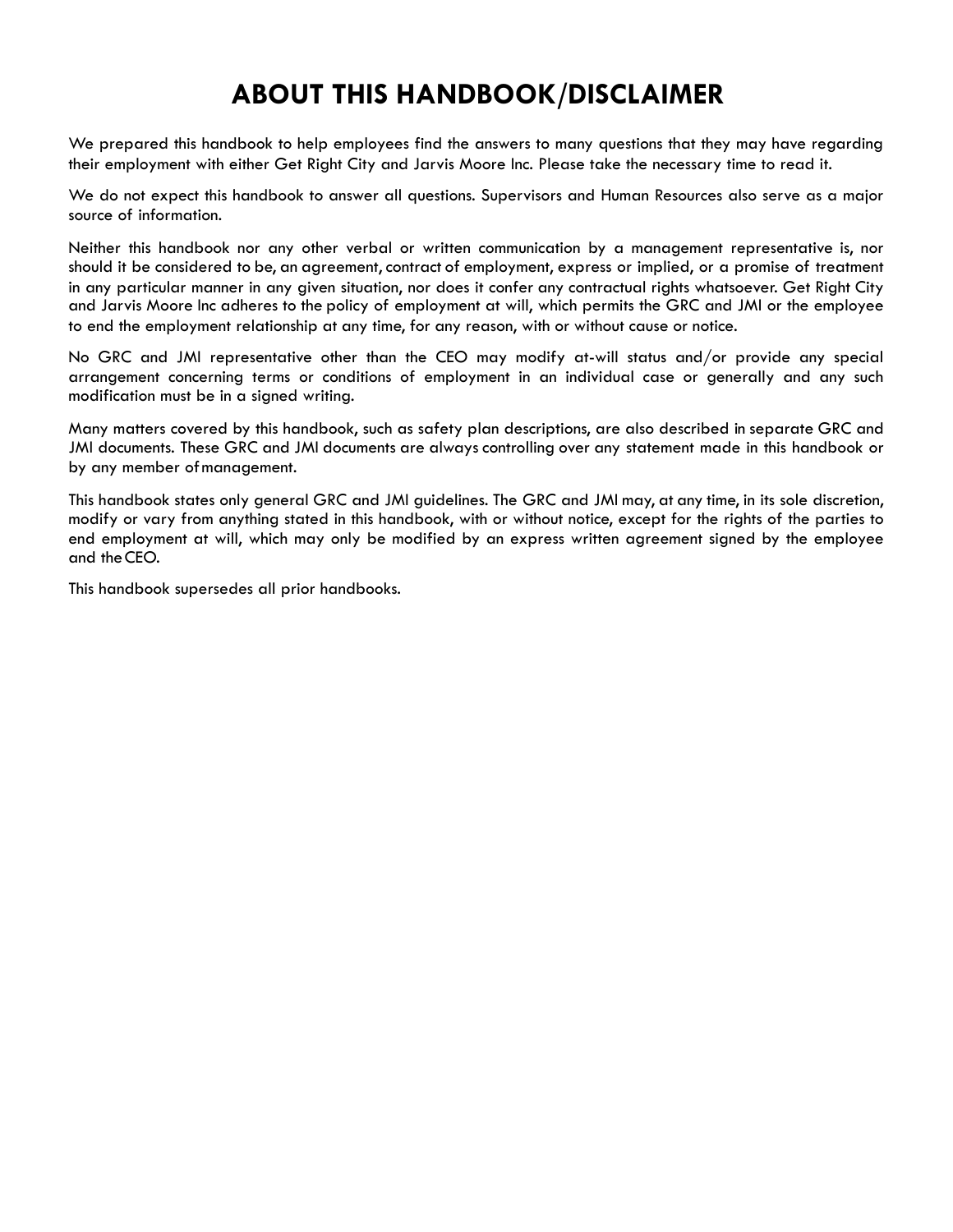| Section 1 - Governing Principles of Employment | $\sqrt{5}$     |
|------------------------------------------------|----------------|
| 1-1. Introduction                              | 5              |
| 1-2. Equal Employment Opportunity              | $\sqrt{5}$     |
| 1-3. Non-Harassment                            | $\ddot{\circ}$ |
| 1-4. Sexual Harassment                         | 6              |
| 1-5. Drug-Free and Alcohol-Free Workplace      | $\overline{7}$ |
| 1-6. Workplace Violence                        | 8              |
| <b>Section 2 - Operational Policies</b>        | 10             |
| 2-1. Employee Classifications                  | 10             |
| 2-2. Your Employment Records                   | 10             |
| 2-3. Working Hours and Schedule                | 10             |
| 2-4. Timekeeping Procedures                    | 11             |
| 2-5. Overtime                                  | 11             |
| 2-6. Travel Time for Non-Exempt Employees      | 11             |
| 2-7. Safe Harbor Policy for Exempt Employees   | 12             |
| 2-8. Your Paycheck                             | 13             |
| 2-9. Direct Deposit                            | 13             |
| 2-10. Performance Review                       | 13             |
| 2-11. Record Retention                         | 13             |
| 2-12. Job Postings                             | 14             |
| <b>Section 3 - Benefits</b>                    | 15             |
| 3-1. Sick Days                                 | 15             |
| 3-2. Workers' Compensation                     | 15             |
| 3-3. Jury Duty                                 | 15             |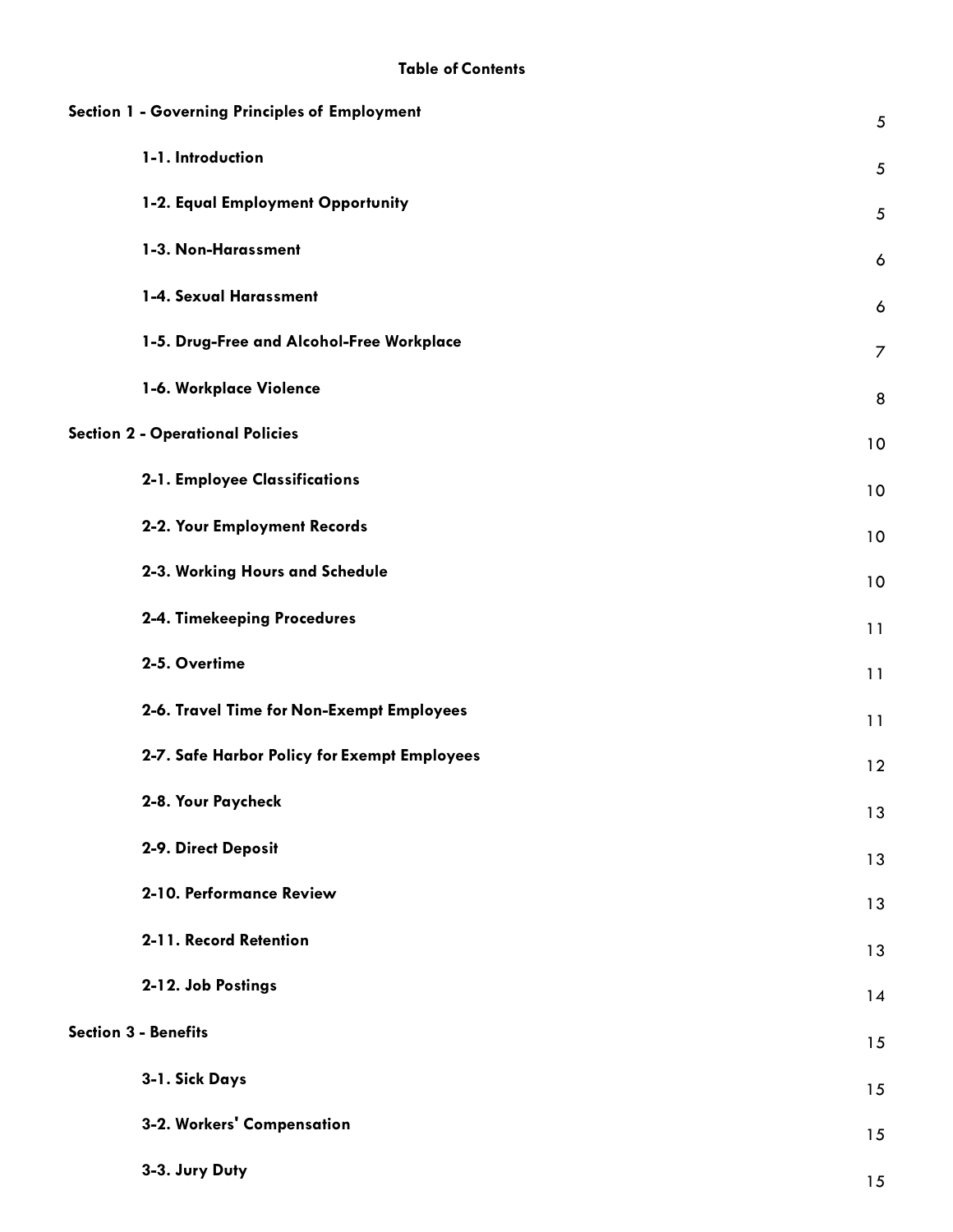| <b>Table of Contents</b><br>3-4. Voting Leave                                    | 15 |
|----------------------------------------------------------------------------------|----|
| <b>Section 4 - Leaves of Absence</b>                                             | 17 |
| 4-1. Personal Leave                                                              | 17 |
| 4-2. Military Leave                                                              | 17 |
| Section 5 - General Standards of Conduct                                         | 18 |
| 5-1. Workplace Conduct                                                           | 18 |
| 5-2. Punctuality and Attendance                                                  | 19 |
| 5-3. Use of Communications and Computer Systems                                  | 19 |
| 5-4. Use of Social Media                                                         | 20 |
| 5-5. Personal and Company-Provided Portable Communication Devices                | 21 |
| 5-6. Inspections                                                                 | 22 |
| 5-7. Smoking                                                                     | 22 |
| 5-8. Personal Visits and Telephone Calls                                         | 22 |
| 5-9. Solicitation and Distribution                                               | 22 |
| 5-10. Bulletin Boards                                                            | 22 |
| 5-11. Confidential Company Information                                           | 23 |
| 5-12. Conflict of Interest and Business Ethics                                   | 23 |
| 5-13. Use of Facilities, Equipment and Property, Including Intellectual Property | 24 |
| 5-14. Health and Safety                                                          | 24 |
| 5-15. Hiring Relatives/Employee Relationships                                    | 25 |
| 5-16. Employee Dress and Personal Appearance                                     | 25 |
| 5-17. Publicity/Statements to the Media                                          | 25 |
| 5-18. Operation of Vehicles                                                      | 25 |
| 5-19. Business Expense Reimbursement                                             | 26 |
| 5-20. References                                                                 | 27 |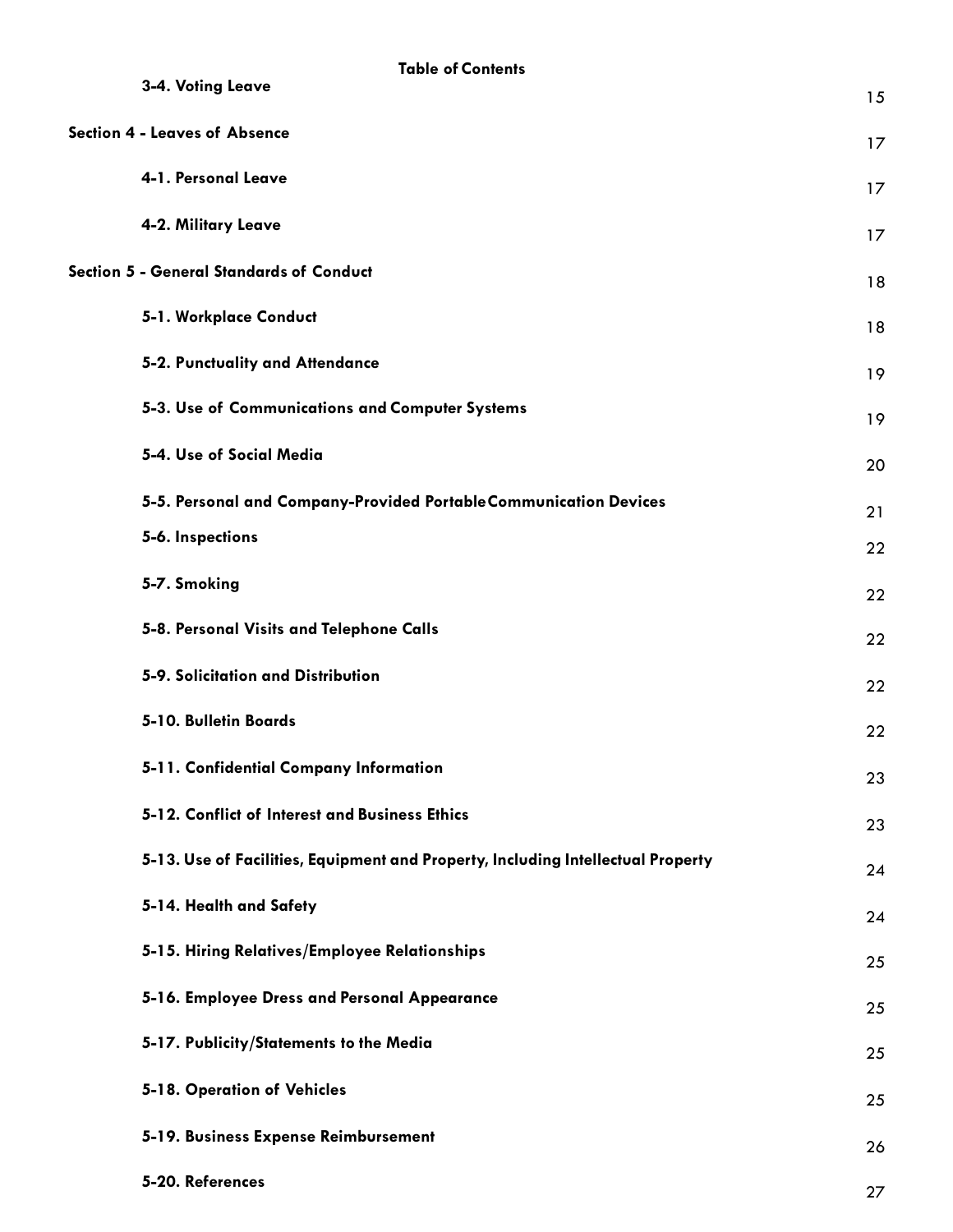| <b>Table of Contents</b>                               |    |
|--------------------------------------------------------|----|
| 5-21. If You Must Leave Us                             | 27 |
| 5-22. Exit Interviews                                  | 27 |
| 5-23. A Few Closing Words                              | 27 |
| <b>General Handbook Acknowledgment</b>                 | 28 |
| <b>Receipt of Sexual Harassment Policy</b>             | 29 |
| <b>Receipt of Non-Harassment Policy</b>                | 30 |
| Personal Protection Equipment (PPE) Replacement Policy | 31 |
| PROPERTY RETURN SECURITY DEPOSIT AGREEMENT             | 32 |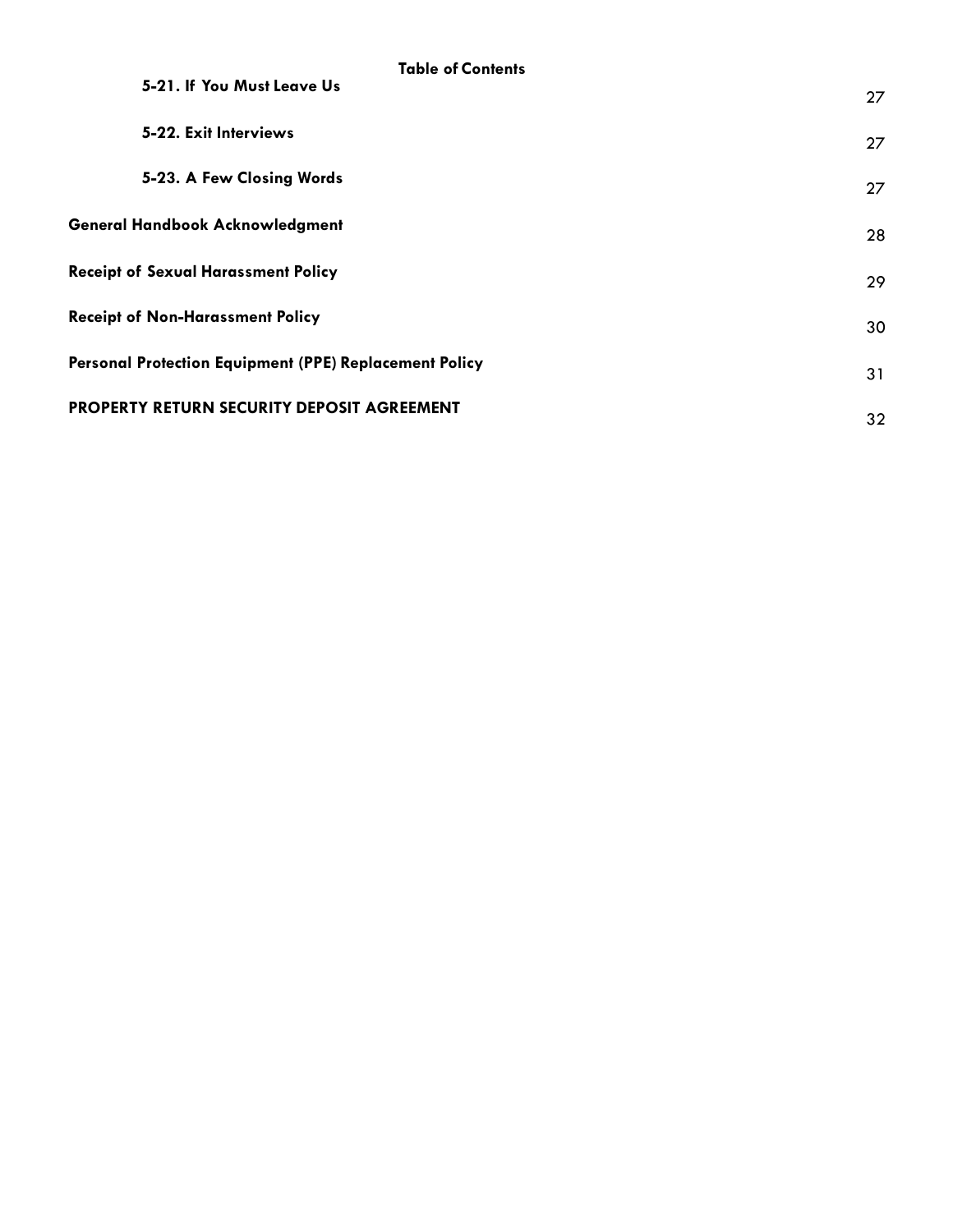## Section 1 - Governing Principles of Employment

#### 1-1. Introduction

For employees who are commencing employment with either Get Right City and Jarvis Moore Inc also known as "GRC and JMI", let me extend a warm and sincere welcome.

For employees who have been with us, thanks for your past and continued service.

I extend my personal best wishes for success and happiness here at Get Right City and Jarvis Moore Inc. We understand that it is our employees who provide the services that our customers rely upon, and who will enable us to create new opportunities in the years to come.

Jarvis Moore, CEO

## 1-2. Equal Employment Opportunity

Get Right City and Jarvis Moore Inc both are Equal Opportunity Employers that do not discriminate on the basis of actual or perceived race, creed, color, religion, alienage or national origin, ancestry, citizenship status, age, disability or handicap, sex, marital status, veteran status, sexual orientation, genetic information, arrest record, or any other characteristic protected by applicable federal, state or local laws. Our management team is dedicated to this policy with respect to recruitment, hiring, placement, promotion, transfer, training, compensation, benefits, employee activities and general treatment during employment.

GRC and JMI will endeavor to make a reasonable accommodation to the known physical or mental limitations of qualified employees with disabilities unless the accommodation would impose an undue hardship on the operation of our business. If you need assistance to perform your job duties because of a physical or mental condition, please let the Head of Human Resources know.

GRC and JMI will endeavor to accommodate the sincere religious beliefs of its employees to the extent such accommodation does not pose an undue hardship on the GRC and JMI's operations. If you wish to request such an accommodation, please speak to the Head of Human Resources.

Any employees with questions or concerns about equal employment opportunities in the workplace are encouraged to bring these issues to the attention of the Head of Human Resources. GRC and JMI will not allow any form of retaliation against individuals who raise issues of equal employment opportunity. If an employee feels he or she has been subjected to any such retaliation, he or she should bring it to the attention of the Head of Human Resources. To ensure our workplace is free of artificial barriers, violation of this policy including any improper retaliatory conduct will lead to discipline, up to and including discharge. All employees must cooperate with all investigations.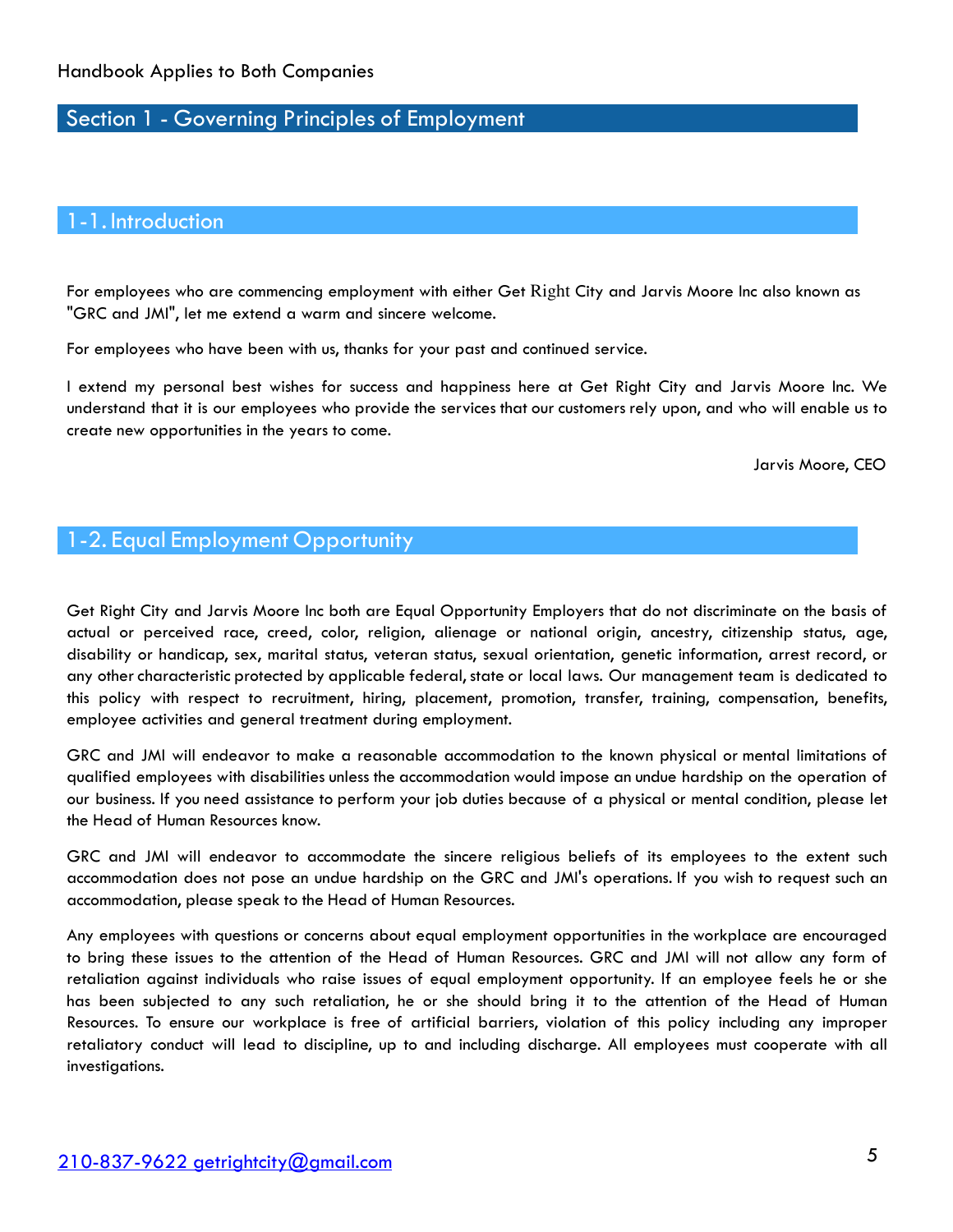#### 1-3. Non-Harassment

It is Get Right City and Jarvis Moore Inc's policy to prohibit intentional and unintentional harassment of any individual by another person on the basis of any protected classification including, but not limited to, race, color, national origin, disability, religion, marital status, veteran status, sexual orientation or age. The purpose of this policy is not to regulate our employees' personal morality, but to ensure that in the workplace, no one harasses anotherindividual.

If an employee feels that he or she has been subjected to conduct which violates this policy, he or she should immediately report the matter to the Employee's Supervisor. If the employee is unable for any reason to contact this person, or if the employee has not received a satisfactory response within five (5) business days after reporting any incident of what the employee perceives to be harassment, the employee should contact the Head of Human Resources. If the person toward whom the complaint is directed is one of the individuals indicated above, the employee should contact any higher-level manager in his or her reporting hierarchy. Every report of perceived harassment will be fully investigated and corrective action will be taken where appropriate. All complaints will be kept confidential to the extent possible, but confidentiality cannot be guaranteed. In addition, the GRC and JMI will not allow any form of retaliation against individuals who report unwelcome conduct to management or who cooperate in the investigations of such reports in accordance with this policy. If an employee feels he or she has been subjected to any such retaliation, he or she should report it in the same manner in which the employee would report a claim of perceived harassment under this policy. Violation of this policy including any improper retaliatory conduct will result in disciplinary action, up to and including discharge. All employees must cooperate with all investigations.

#### 1-4. Sexual Harassment

It is Get Right City and Jarvis Moore Inc's policy to prohibit harassment of any employee by any Supervisor, employee, customer or vendor on the basis of sex or gender. The purpose of this policy is not to regulate personal morality within GRC and JMI. It is to ensure that at GRC and JMI all employees are free from sexual harassment. While it is not easy to define precisely what types of conduct could constitute sexual harassment, examples of prohibited behavior include unwelcome sexual advances, requests for sexual favors, obscene gestures, displaying sexually graphic magazines, calendars or posters, sending sexually explicit e-mails, text messages and other verbal or physical conduct of a sexual nature, such as uninvited touching of a sexual nature or sexually related comments. Depending upon the circumstances, improper conduct also can include sexual joking, vulgar or offensive conversation or jokes, commenting about an employee's physical appearance, conversation about your own or someone else's sex life, or teasing or other conduct directed toward a person because of his or her gender which is sufficiently severe or pervasive to create an unprofessional and hostile working environment.

If the employee feels that he or she has been subjected to conduct which violates this policy, the employee should immediately report the matter to the Employee's Supervisor. If unable for any reason to contact this person, or if the employee has not received a satisfactory response within five

(5) business days after reporting any incident of perceived harassment, the employee should contact

# 6 [210-837-9622 getrightcity@gmail.com](mailto:210-837-9622%2520getrightcity@gmail.com)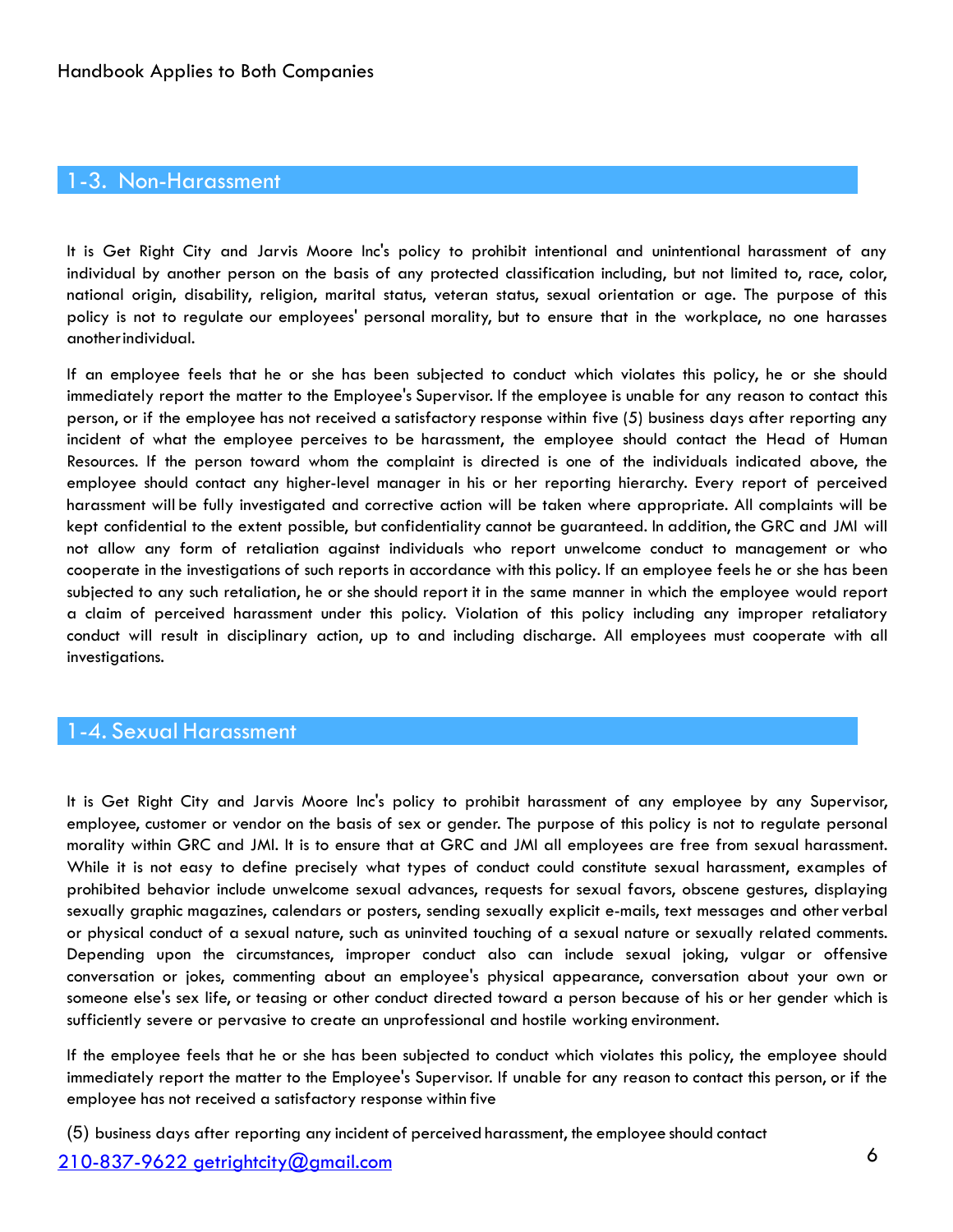the Head of Human Resources. If the person toward whom the complaint is directed is one of the individuals indicated above, the employee should contact any higher-level manager in his or her reporting hierarchy. Every report of perceived harassment will be fully investigated and corrective action will be taken where appropriate. All complaints will be kept confidential to the extent possible, but confidentiality cannot be guaranteed. In addition, GRC and JMI will not allow any form of retaliation against individuals who report unwelcome conduct to management or who cooperate in the investigations of such reports in accordance with this policy. If an employee feels that he orshe has been subjected to any such retaliation, the employee should report it in the same manner in which a claim of perceived harassment would be reported under this policy. Violation of this policy including any improper retaliatory conduct will result in disciplinary action, up to and including discharge. All employees must cooperate with all investigations.

## 1-5. Drug-Free and Alcohol-Free Workplace

To help ensure a safe, healthy and productive work environment for our employees and others, to protect GRC and JMI property, and to ensure efficient operations, GRC and JMI has adopted a policy of maintaining a workplace free of drugs and alcohol. This policy applies to all employees and other individuals who perform work for GRC and JMI.

The unlawful or unauthorized use, abuse, solicitation, theft, possession, transfer, purchase, sale or distribution of controlled substances, drug paraphernalia or alcohol by an individual anywhere on GRC and JMI premises, while on GRC and JMI business (whether or not on GRC and JMI premises) or while representing GRC and JMI, is strictly prohibited. Employees and other individuals who work for either GRC and JMI also are prohibited from reporting to work or working while they are using or under the influence of alcohol or any controlled substances, which may impact an employee's ability to perform his or her job or otherwise pose safety concerns, except when the use is pursuant to a licensed medical practitioner's instructions and the licensed medical practitioner authorized the employee or individual to report to work. However, this does not extend any right to report to work under the influence of medical marijuana or to use medical marijuana as a defense to a positive drug test, to the extent an employee is subject to any drug testing requirement, to the extent permitted by and in accordance with applicable law.

Violation of this policy will result in disciplinary action, up to and including discharge.

The GRC and JMI maintains a policy of non-discrimination and will endeavor to make reasonable accommodations to assist individuals recovering from substance and alcohol dependencies, and those who have a medical history which reflects treatment for substance abuse conditions. However, employees may not request an accommodation to avoid discipline for a policy violation. We encourage employees to seek assistance before their substance abuse or alcohol misuse renders them unable to perform the essential functions of their jobs, or jeopardizes the health and safety of any GRC and JMI employee, including themselves.

Employees must notify the GRC and JMI within five calendar days if they are convicted of a criminal drug violation in the workplace. Within ten (10) days of such notification or other actual notice, the GRC and JMI will advise the contracting agency of suchconviction.

All employees are hereby advised that full compliance with the foregoing policy shall be a condition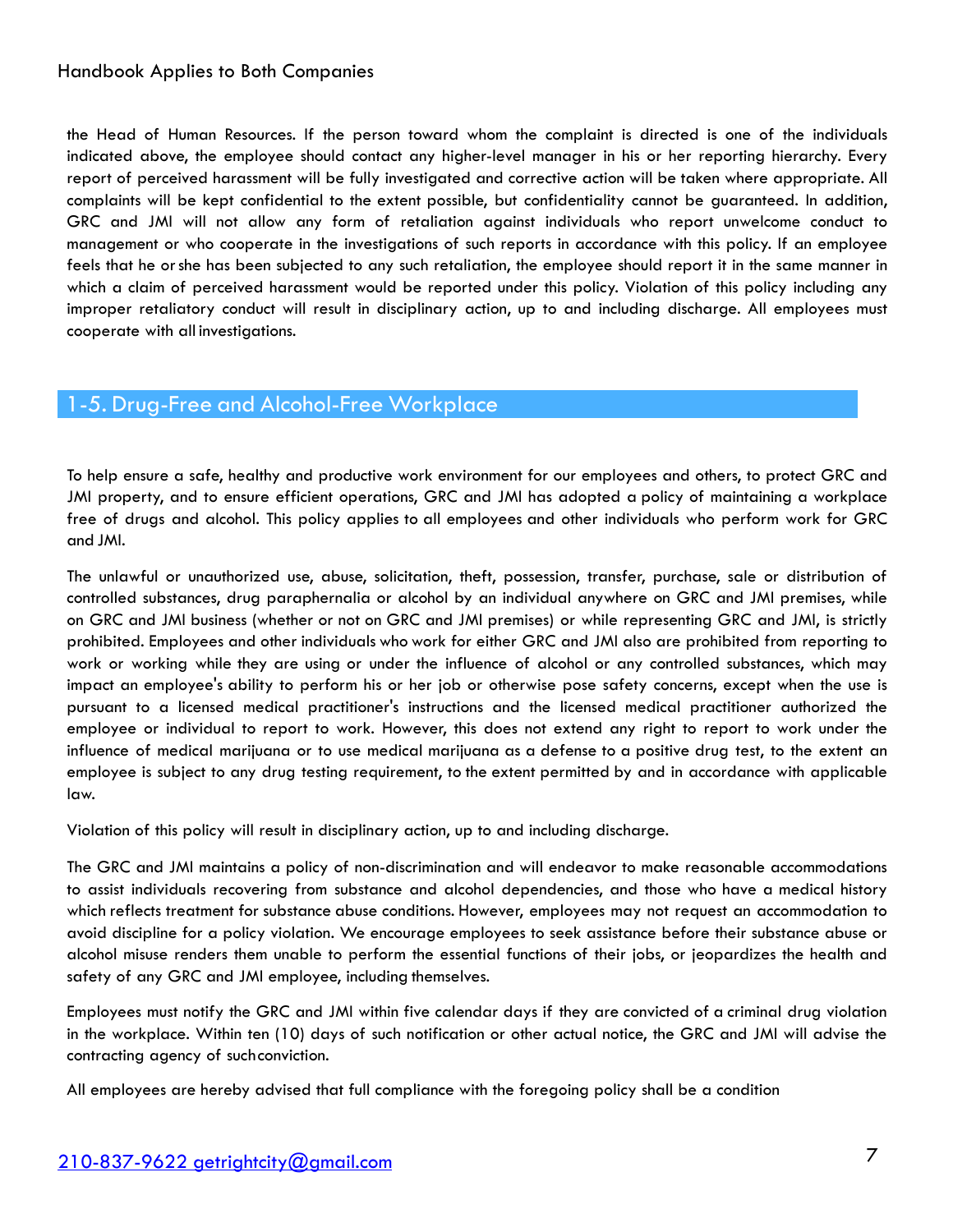of employment at the GRC and JMI.

Any employee who violates the foregoing drug-free workplace policy described above shall be subject to discipline up to and including immediate discharge.

In the discretion of the GRC and JMI, any employee who violates the drug-free workplace policy may be required, in connection with or in lieu of disciplinary sanctions, to participate to the GRC and JMI's satisfaction in an approved drug assistance or rehabilitationprogram.

In order to maintain a drug-free workplace, the GRC and JMI has established a drug-free awareness program to educate employees on the dangers of drug abuse in the workplace, our drug-free workplace policy, the availability of any drug-free counseling, rehabilitation and employee assistance programs and the penalties that may be imposed for violations of our drug-free workplace policy. (Such education may include: (1) distribution of our drug-free workplace policy at the employment interview; (2) a discussion of our policy at the new employee orientation session; (3) distribution of a list of approved drug assistance agencies, organizations and clinics; (4) distribution of published educational materials regarding the dangers of drug abuse; (5) reorientation of all involved employees in cases in which a drug-related accident or incident occurs; (6) inclusion of the policy in employee handbooks and any other personnel policy publications; (7) lectures or training by local drug abuse assistance experts; (8) discussion by the GRC and JMI's safety experts on the hazards associated with drug abuse; and (9) video tape presentations on the hazards of drug abuse.)

#### 1-6. Workplace Violence

Get Right City and Jarvis Moore Inc is strongly committed to providing a safe workplace. The purpose of this policy is to minimize the risk of personal injury to employees and damage to GRC and JMI and personal property.

We do not expect employees to become experts in psychology or to physically subdue a threatening or violent individual. Indeed, we specifically discourage employees from engaging in any physical confrontation with a violent or potentially violent individual. However, we do expect and encourage employees to exercise reasonable judgment in identifying potentially dangerous situations.

Experts in the mental health profession state that prior to engaging in acts of violence, troubled individuals often exhibit one or more of the following behaviors or signs: over-resentment, anger and hostility; extreme agitation; making ominous threats such as bad things will happen to a particular person, or a catastrophic event will occur; sudden and significant decline in work performance; irresponsible, irrational, intimidating, aggressive or otherwise inappropriate behavior; reacting to questions with an antagonistic or overtly negative attitude; discussing weapons and their use, and/or brandishing weapons in the workplace; overreacting or reacting harshly to changes in GRC and JMI policies and procedures; personality conflicts with co-workers; obsession or preoccupation with a co- worker or Supervisor; attempts to sabotage the work or equipment of a co-worker; blaming others for mistakes and circumstances; or demonstrating a propensity to behave and react irrationally.

#### Prohibited Conduct

Threats, threatening language or any other acts of aggression or violence made toward or by any GRC and JMI employee WILL NOT BE TOLERATED. For purposes of this policy, a threat includes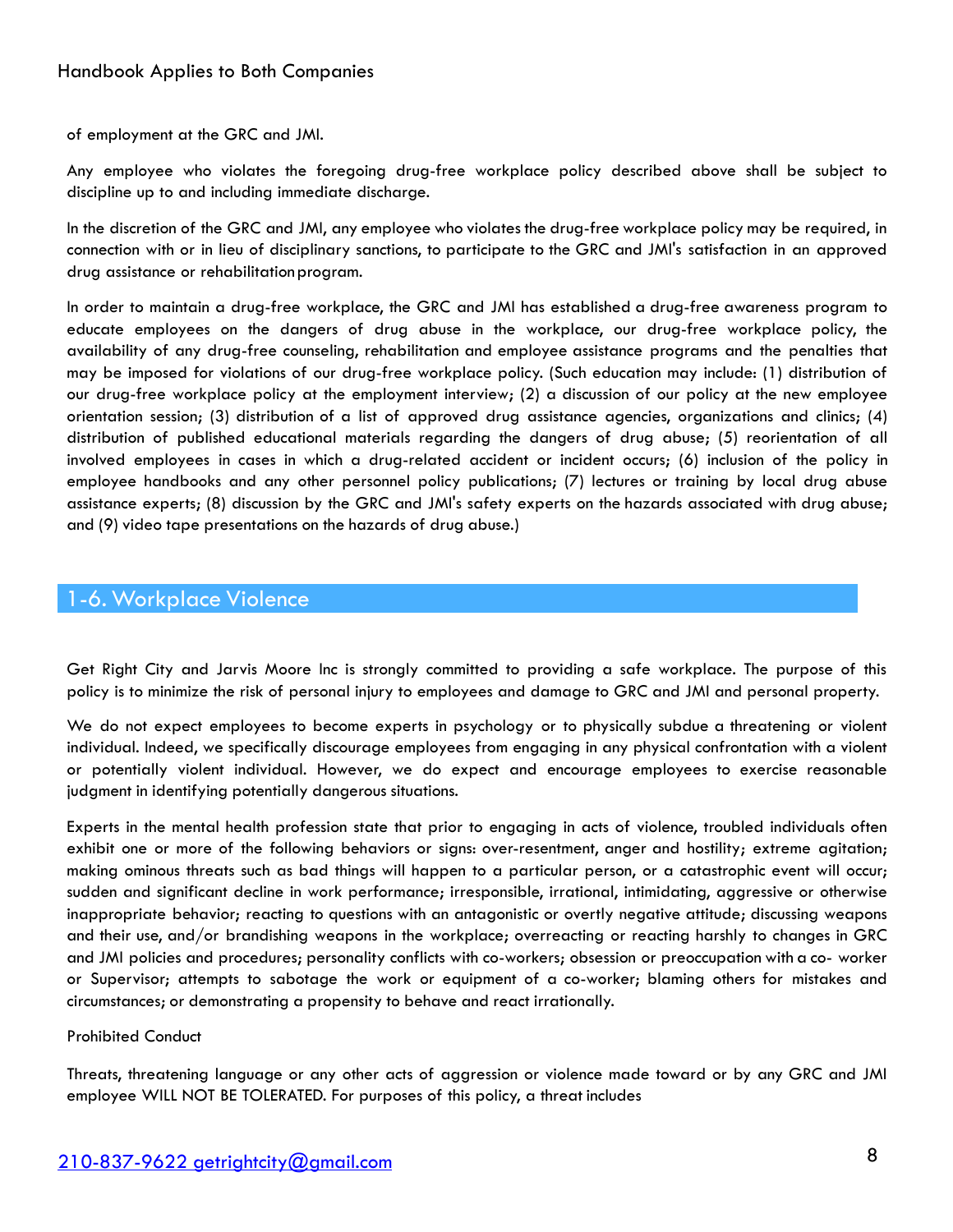any verbal or physical harassment or abuse, any attempt at intimidating or instilling fear in others, menacing gestures, flashing of weapons, stalking or any other hostile, aggressive, injurious or destructive action undertaken for the purpose of domination or intimidation. To the extent permitted by law, employees and visitors are prohibited from carrying weapons onto GRC and JMI premises.

Procedures for Reporting a Threat

All potentially dangerous situations, including threats by co-workers, should be reported immediately to any member of management with whom the employee feels comfortable. Reports of threats may be maintained confidential to the extent maintaining confidentiality does not impede our ability to investigate and respond to the complaints. All threats will be promptly investigated. All employees must cooperate with all investigations. No employee will be subjected to retaliation, intimidation or disciplinary action as a result of reporting a threat in good faith under this policy.

If the company (GRC and/or JMI) determines, after an appropriate good faith investigation, that someone has violated this policy, GRC and/or JMI will take swift and appropriate corrective action.

If an employee is the recipient of a threat made by an outside party, that employee should follow the steps detailed in this section. It is important for us to be aware of any potential danger in our offices. Indeed, we want to take effective measures to protect everyone from the threat of a violent act by an employee or by anyone else.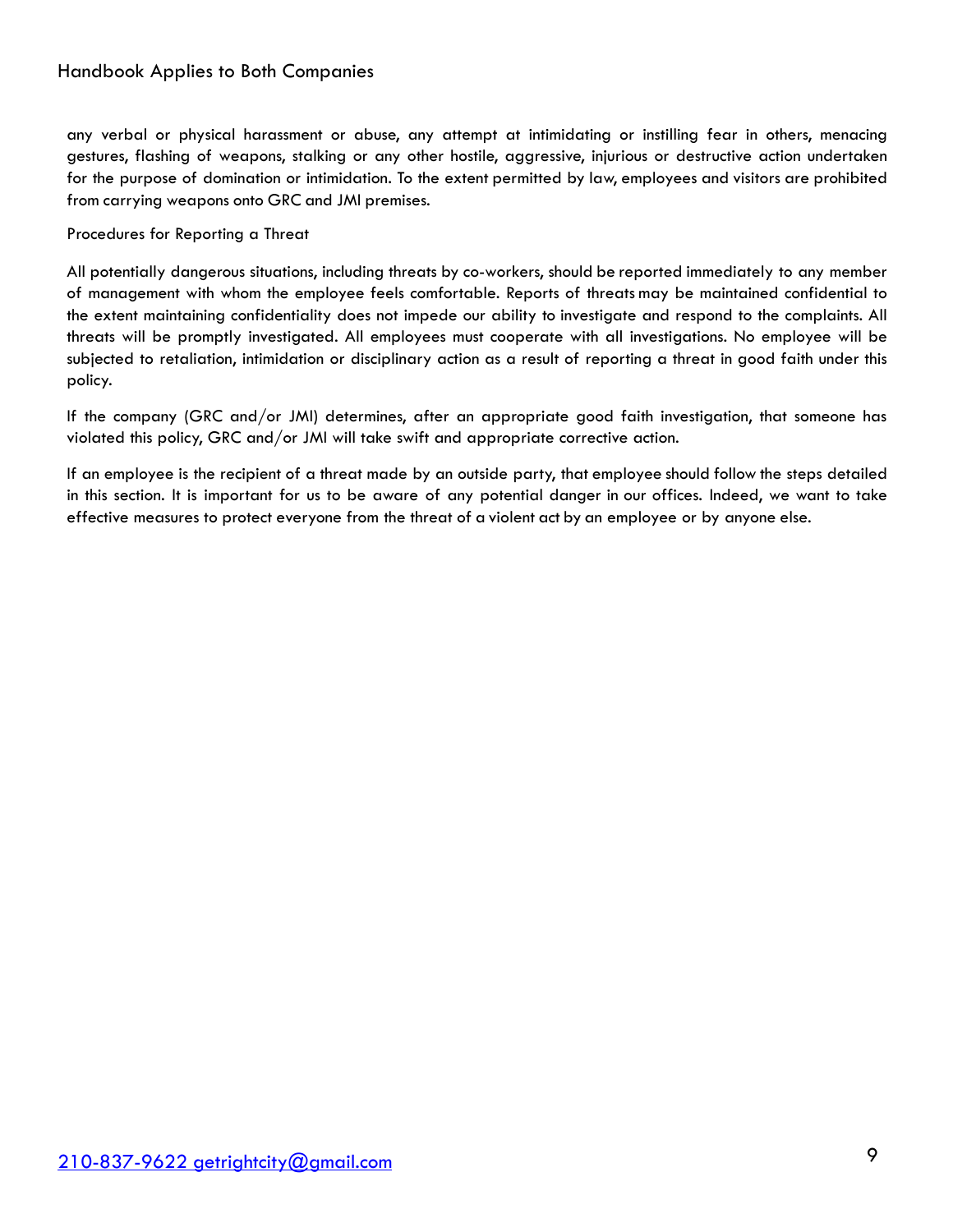# Section 2 - Operational Policies

#### 2-1. Employee Classifications

For purposes of this handbook, all employees fall within one of the classifications below.

**Full-Time Employees** - Employees who regularly work at least 30 hours per week who were not hired on a shortterm basis.

**Part-Time Employees** - Employees who regularly work fewer than 30 hours per week who were not hired on a shortterm basis.

**Project Term Employees** - Employees who were hired for a specific short-term project, or on a short-term freelance, per diem or temporary basis.

In addition to theabove classifications, employeesare categorizedaseither"**exempt**"or"**non-exempt**" for purposes of federal and state wage and hour laws. Employees classified as exempt do not receive overtime pay; they generally receive the same weekly salary regardless of hours worked. Such salary may be paid less frequently than weekly. The employee will be informed of these classifications upon hire and informed of any subsequent changes to the classifications.

## 2-2. Your Employment Records

In order to obtain their position, employees provided us with personal information, such as address and telephone number. This information is contained in the employee's personnel file.

The employee should keep his or her personnel file by making changes in person to Payroll Dept./ HR Manager of any changes. The employee also should make changes in person to Payroll Dept./ HR Manager of any specialized training or skills he or she may acquire in the future, as well as any changes to any required visas. Unreported changes of address, marital status, etc. can affect tax withholding. Further, an "out of date" emergency contact or an inability to reach the employee in a crisis could cause a severe health or safety risk or other significant problem.

## 2-3. Working Hours and Schedule

Get Right City and Jarvis Moore Inc normally are open for business Tuesdays from 3:30 pm - 5:00 pm, Thursdays from 3:30 pm - 5:00 pm, and Fridays from 2:30 pm - 6:00 pm. The employee will be assigned a work schedule and will be expected to begin and end work according to the schedule. To accommodate the needs of our business, at some point we may need to change individual work schedules on either a short-term or long-termbasis.

10 [210-837-9622 getrightcity@gmail.com](mailto:210-837-9622%2520getrightcity@gmail.com) Employees will be provided meal and rest periods as required by law. A Supervisor will provide further details.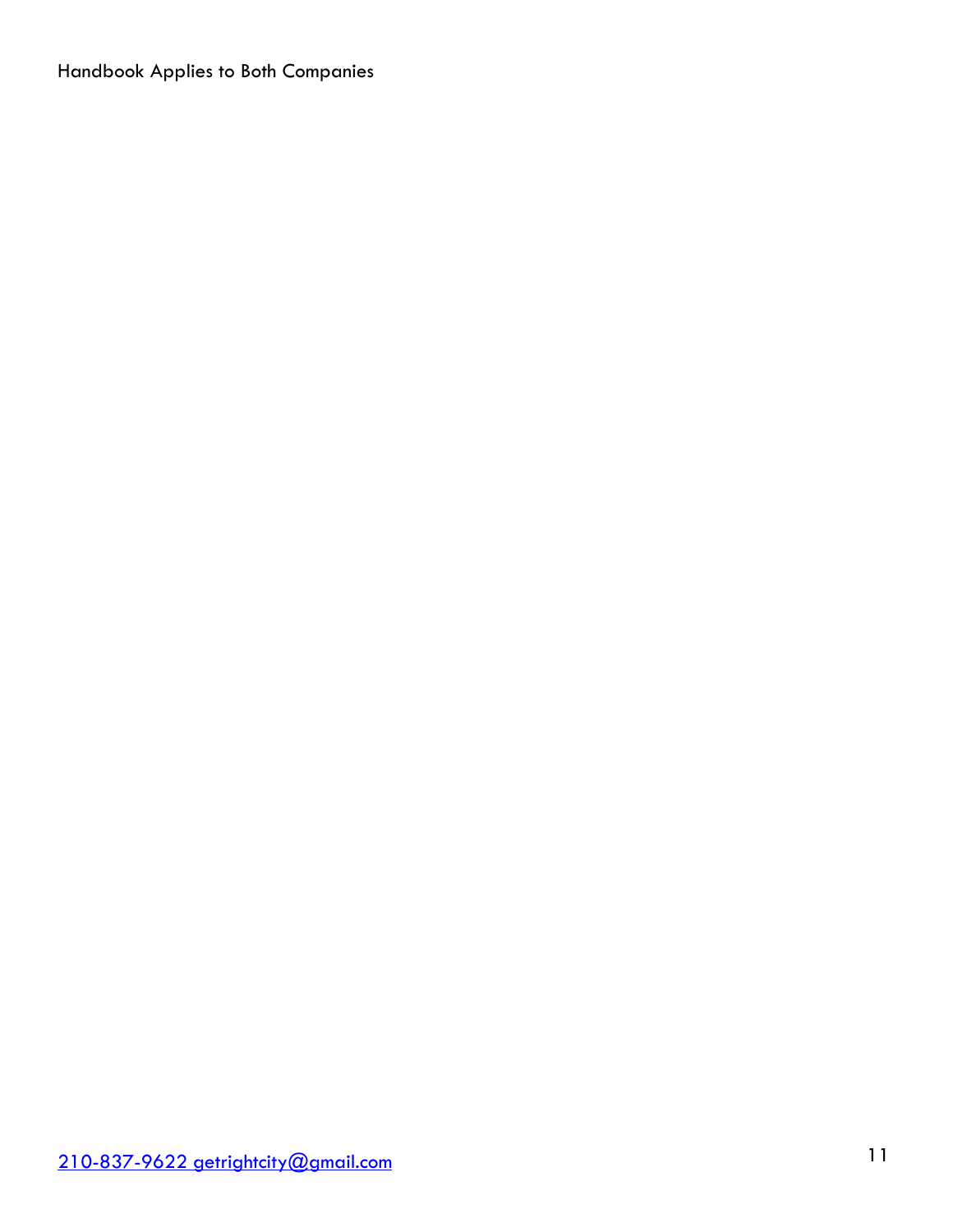## 2-4. Timekeeping Procedures

Employees must record their actual time worked for payroll. Non-exempt employees must record the time work begins and ends, as well as the beginning and ending time of any departure from work for any non-work-related reason, on forms as prescribed bymanagement.

Altering, falsifying or tampering with time records is prohibited and subjects the employee to discipline, up to and including discharge.

Exempt employees are required to record their daily work attendance and report full days of absence from work for reasons such as leaves of absence, sick leave or personal business.

Non-exempt employees may not start work until their scheduled starting time.

It is the employee's responsibility to sign time records to certify the accuracy of all time recorded. Any errors in the time record should be reported immediately to their Supervisor and/or Operations Director, who will attempt to correct legitimate errors.

#### 2-5. Overtime

Like most successful companies, we experience periods of extremely high activity. During these busy periods, additional work is required from all of us. Supervisors are responsible for monitoring business activity and requesting overtime work if it is necessary. Effort will be made to provide employees with adequate advance notice in such situations.

Any non-exempt employee who works overtime will be compensated at the rate of one and one-half times (1.5) his/ her normal hourly wage for all time worked in excess of forty (40) hours each week, unless otherwise required by law.

#### Employees may work overtime only with prior management authorization.

Pay period runs Monday - Sunday of each week.

#### 2-6. Travel Time for Non-Exempt Employees

#### **Overnight, Out-of-Town Trips**

12 [210-837-9622 getrightcity@gmail.com](mailto:210-837-9622%2520getrightcity@gmail.com) Non-exempt employees will be compensated for time spent traveling (except for meal periods) during their normal working hours, on days they are scheduled to work and on unscheduled work days (such as weekends). Non-exempt employees also will be paid for any time spent performing job duties during otherwise non-compensable travel time; however, such work should be limited absent advance management authorization.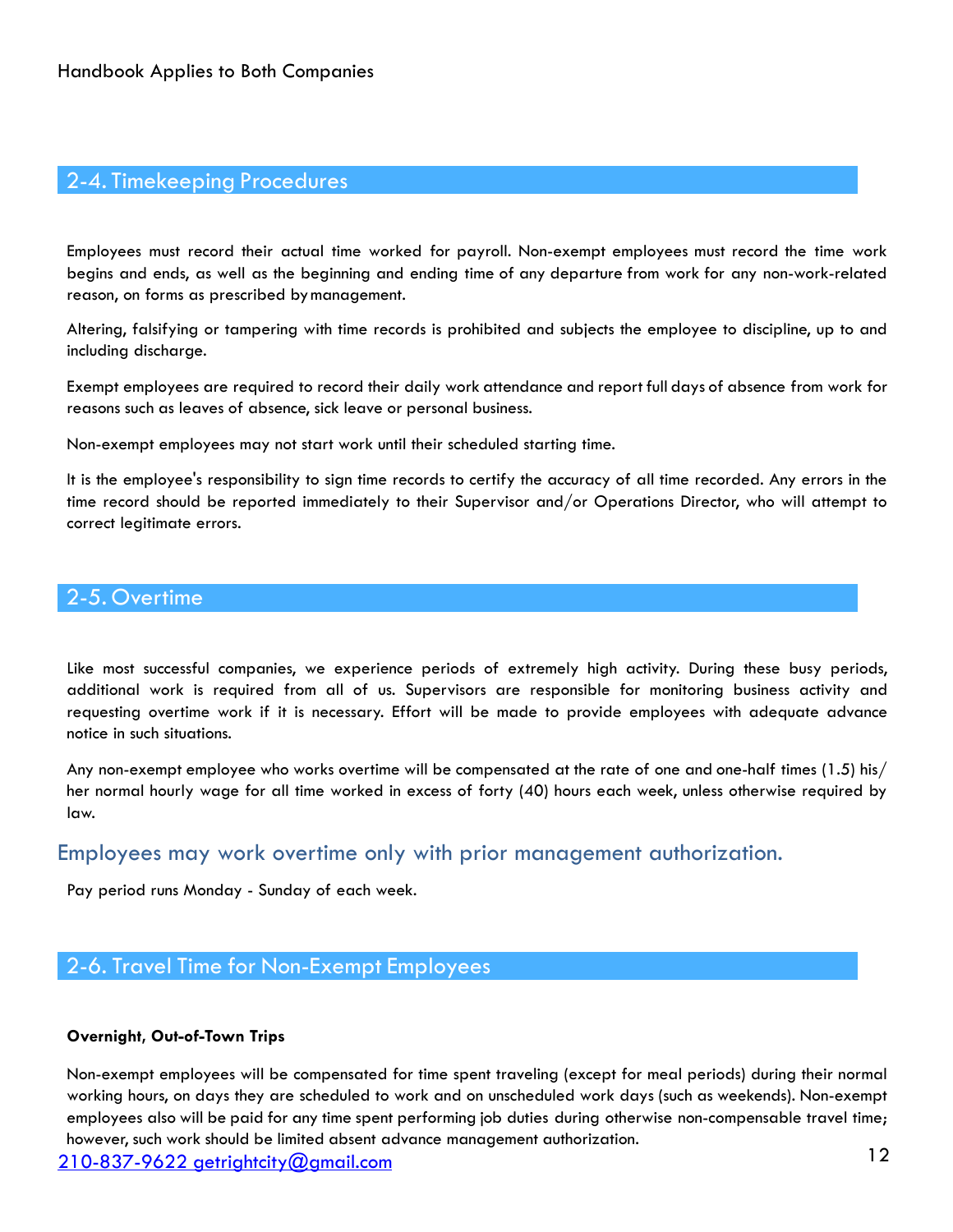#### Handbook Applies to Both Companies Out-of-Town Trips for One Day

Non-exempt employees who travel out of town for a one-day assignment will be paid for all travel time, except for, among other things: (i) time spent traveling between the employee's home and the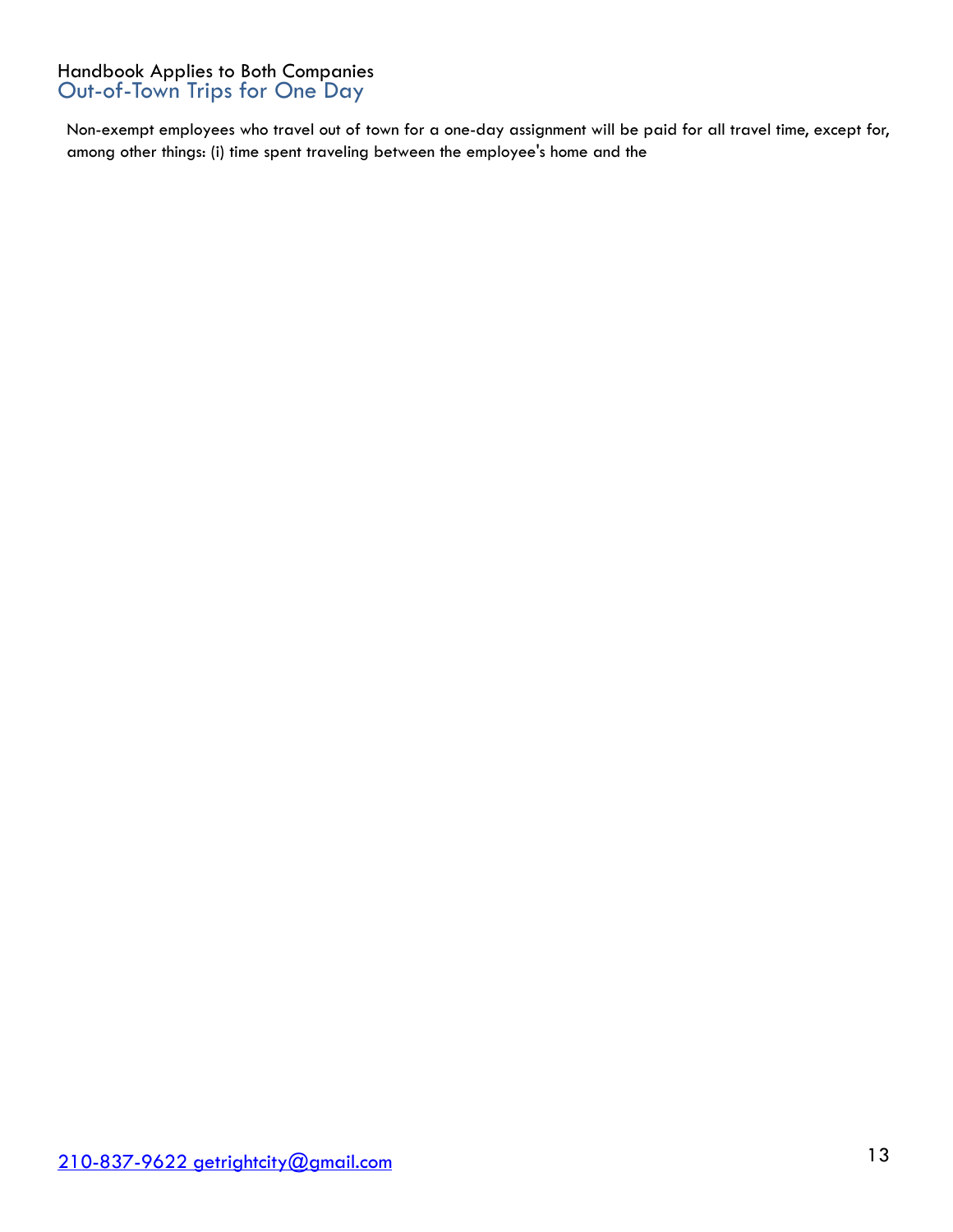local railroad, bus or plane terminal; and (ii) meal periods.

# 2-7. Safe Harbor Policy for Exempt Employees

It is our policy and practice to accurately compensate employees and to do so in compliance with all applicable state and federal laws. To ensure proper payment and that no improper deductions are made, employees must review pay stubs promptly to identify and report all errors.

Employees classified as exempt salaried employees will receive a salary which is intended to compensate them for all hours they may work for either Get Right City and Jarvis Moore Inc. This salary will be established at the time of hire or classification as an exempt employee. While it may be subject to review and modification from time to time, such as during salary review times, the salary will be a predetermined amount that will not be subject to deductions for variations in the quantity or quality of the work performed.

Under federal and state law, salary is subject to certain deductions. For example, unless state law requires otherwise, salary can be reduced for the following reasons:

- full-day absences for personal reasons; full-day
- absences for sickness or disability;
- full-day disciplinary suspensions for infractions of our written policies and procedures; family and
- Medical Leave absences (either full- or partial-day absences);
- to offset amounts received as payment from the court for jury and witness fees or from the military as military pay;
- the first or last week of employment in the event the employee works less than a full week; and
- any full work week in which the employee does not perform any work.

In any work week in which the employee performed any work, salary will not be reduced for any of the following reasons:

- partial day absences for personal reasons, sickness or disability;
- an absence because the employer has decided to close a facility on a scheduled work day; absences for jury
- duty, attendance as a witness, or military leave in any week in which the employee performed any work (subject to any offsets as set forth above); and
- any other deductions prohibited by state or federal law.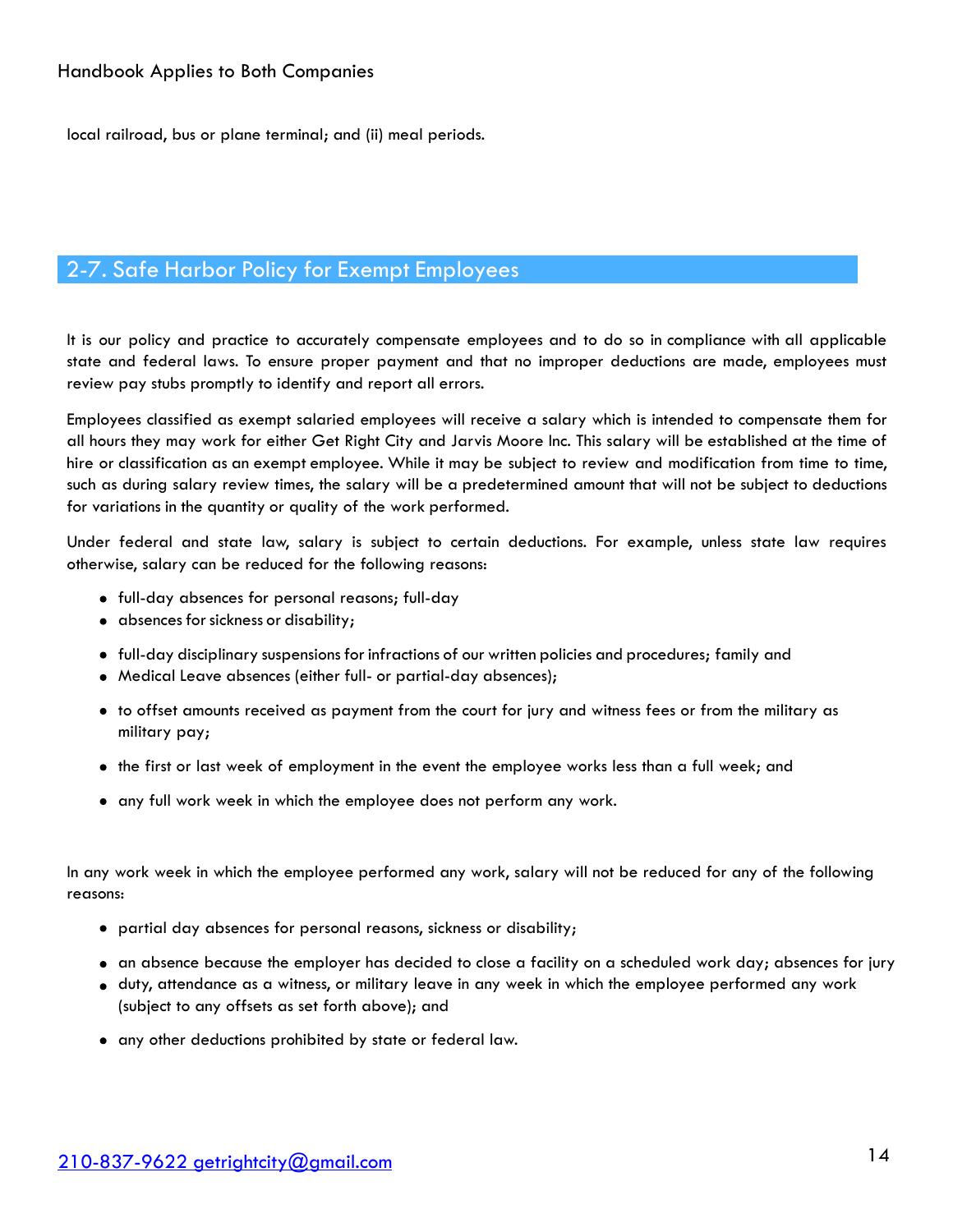However, unless state law provides otherwise, deductions may be made to accrued leave for full- or partial-day absences for personal reasons, sickness or disability.

If the employee believes he or she has been subject to any improper deductions, the employee should immediately report the matter to a supervisor. If the supervisor is unavailable or if the employee believes it would be inappropriate to contact that person (or if the employee has not received a prompt and fully acceptable reply), he or she should immediately contact Operations Director &/or Payroll Department or any other supervisor in Get Right City and Jarvis Moore Inc with whom the employee feels comfortable.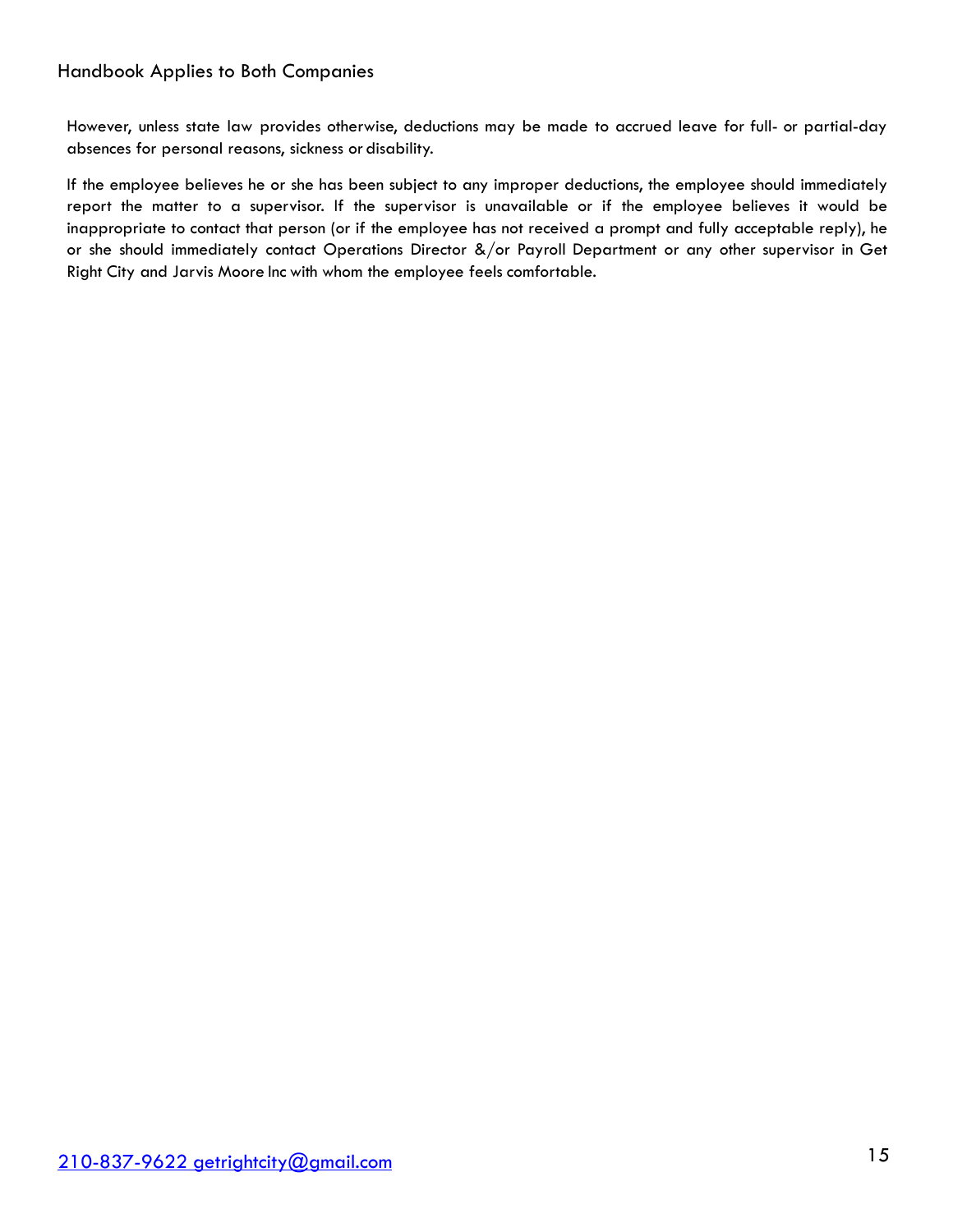# 2-8. Your Paycheck

The employee will be paid weekly for all the time worked during the past pay period.

Payroll stubs itemize deductions made from gross earnings. By law, GRC and JMI is required to make deductions for Social Security, federal income tax and any other appropriate taxes. These required deductions also may include any court-ordered garnishments. Payroll stubs also will differentiate between regular pay received and overtime pay received.

If there is an error in an employee's pay, the employee should bring the matter to the attention of Operations Director and/or Payroll Department immediately so GRC and JMI can resolve the matter quickly and amicably.

Paychecks will be given only to the employee, unless he or she requests that they be mailed, or authorize in writing another person to accept the check.

#### 2-9. Direct Deposit

Get Right City and Jarvis Moore Inc strongly encourages employees to use direct deposit. Authorization forms are available from Payroll Department.

### 2-10. Performance Review

Depending on the employee's position and classification, Get Right City and Jarvis Moore Inc endeavors to review performance every six months. However, a positive performance evaluation does not guarantee an increase in salary, a promotion or continued employment. Compensation increases and the terms and conditions of employment, including job assignments, transfers, promotions, and demotions, are determined by and at the discretion of management.

In addition to these formal performance evaluations, GRC and JMI encourages employees and supervisors to discuss job performance on a frequent and ongoing basis.

## 2-11. Record Retention

29109839 litigation, external qudit, investigation or similar proceeding involving GRC and JMI that may have bo GRC and JMI acknowledges its responsibility to preserve information relating to litigation, audits and investigations. Failure on the part of employees to follow this policy can result in possible civil and criminal sanctions against GRC and JMI and its employees and possible disciplinary action against responsible individuals (up to and including discharge of the employee). Each employee has an obligation to contact the CEO to inform him or her of potential impact on record retention protocols.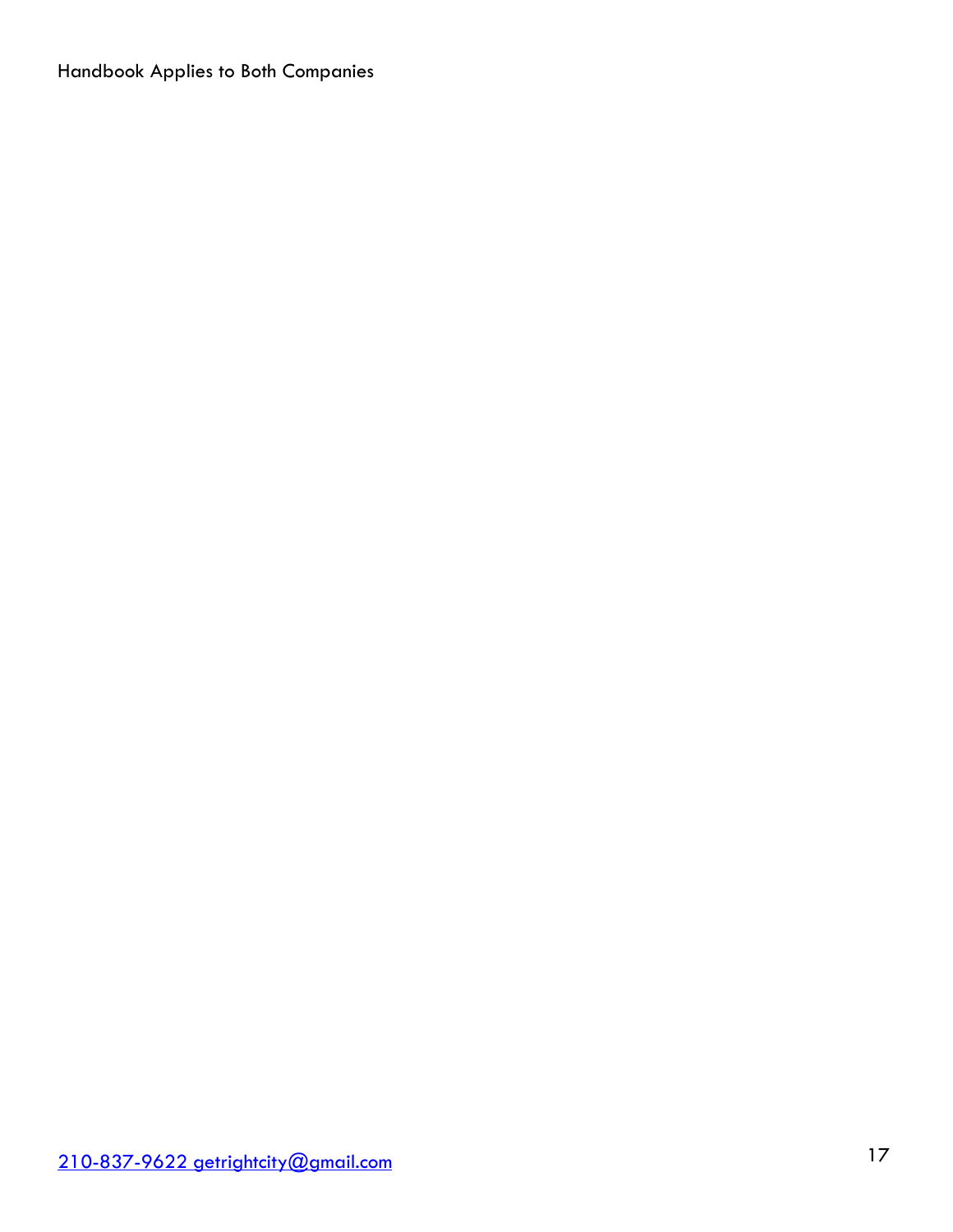# 2-12. Job Postings

Get Right City and Jarvis Moore Inc are dedicated to assisting employees in managing their careers and reaching their professional goals through promotion and transfer opportunities. This policy outlines the on-line job posting program which is in place for all employees. To be eligible to apply for an open position, employees must meet several requirements:

- Been in your current position for at least six months Maintain a
- performance rating of satisfactory or above
- Should not be on an employee conduct/performance-related probation or warning Must meet
- the job qualifications listed on the job posting
- Required to provide the employee's manager with notice prior to applying for the position

If the employee finds a position of interest on the job posting website and meet the eligibility requirements, an online job posting application must be completed in order to be considered for the position. Not all positions are guaranteed to be posted. GRC and JMI reserves the right to seek applicants solely from outside sources or to post positions internally and externally simultaneously.

For more specific information about the program, please contact the Human Resources Department.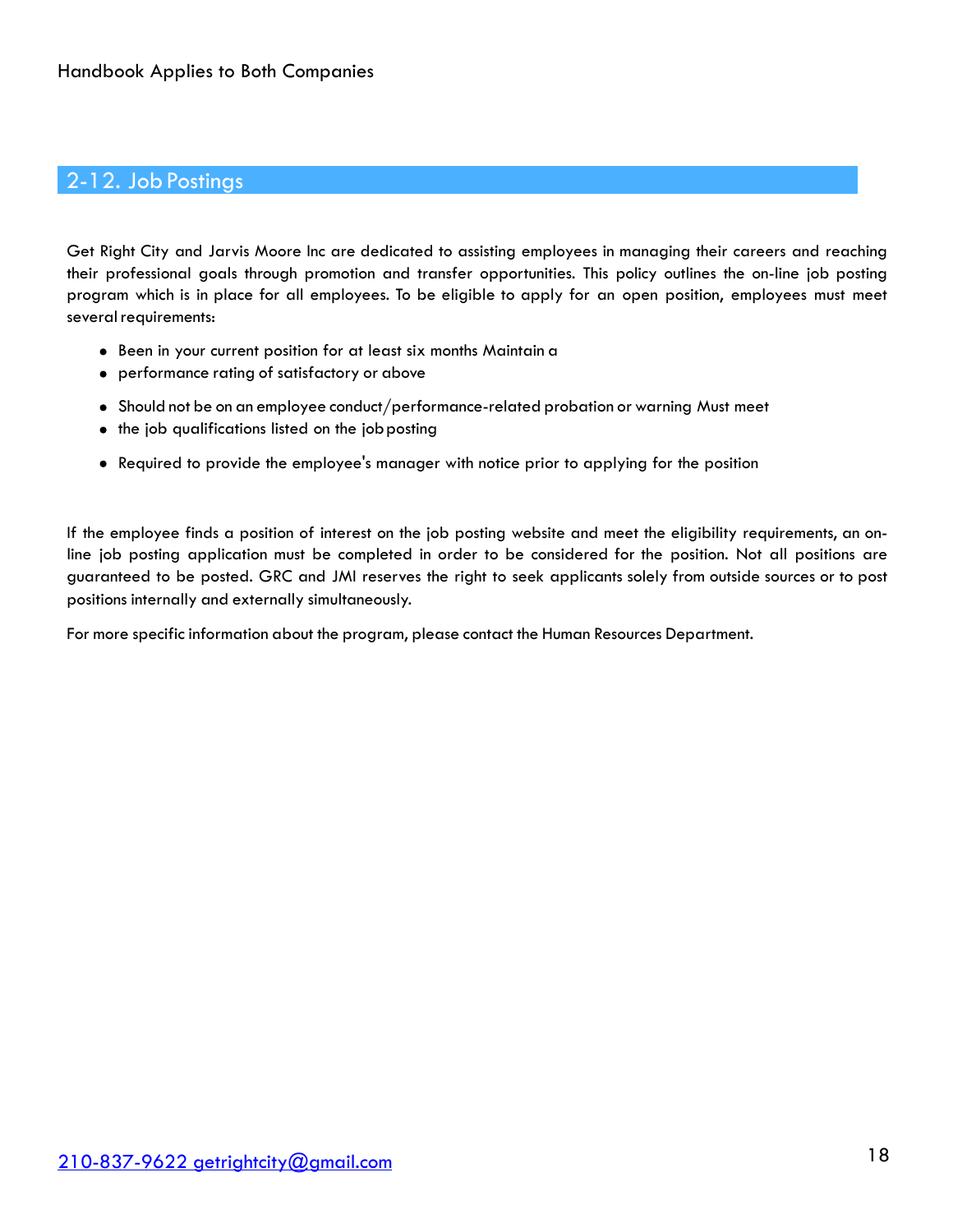# Section 3 -Benefits

#### 3-1. Sick Days

If an employee will be out of work due to illness, he or she must call in and notify his or her supervisor preferably 4-12 hours prior to the start for their shift, but at least by the start of the workday. If the employee calls in sick for three (3) or more consecutive days, he or she may be required to provide their supervisor with a doctor's note on the day he or she returns towork.

### 3-2.Workers' Compensation

On-the-job injuries are covered by our Workers' Compensation Insurance Policy, which is provided at no cost. If employees are injured on the job, no matter how slightly, they should report the incident immediately to their Supervisor. Failure to follow GRC and JMI procedures may affect the ability of the employee to receive Workers Compensation benefits.

This is solely a monetary benefit and not a leave of absence entitlement. Employees who need to miss work due to a workplace injury must also request a formal leave of absence. See the Leave of Absence sections of this handbook for more information.

#### 3-3. Jury Duty

Get Right City and Jarvis Moore Inc realize that it is the obligation of all U.S. citizens to serve on a jury when summoned to do so. All employees will be allowed non-paid time off to perform such civic service as required by law. Employees are expected, however, to provide proper notice of a request to perform jury duty and verification of their service.

Employees also are expected to keep management informed of the expected length of jury duty service and to report to work for the major portion of the day if excused by the court. If the required absence presents a serious conflict for management, employees may be asked to try to postpone jury duty.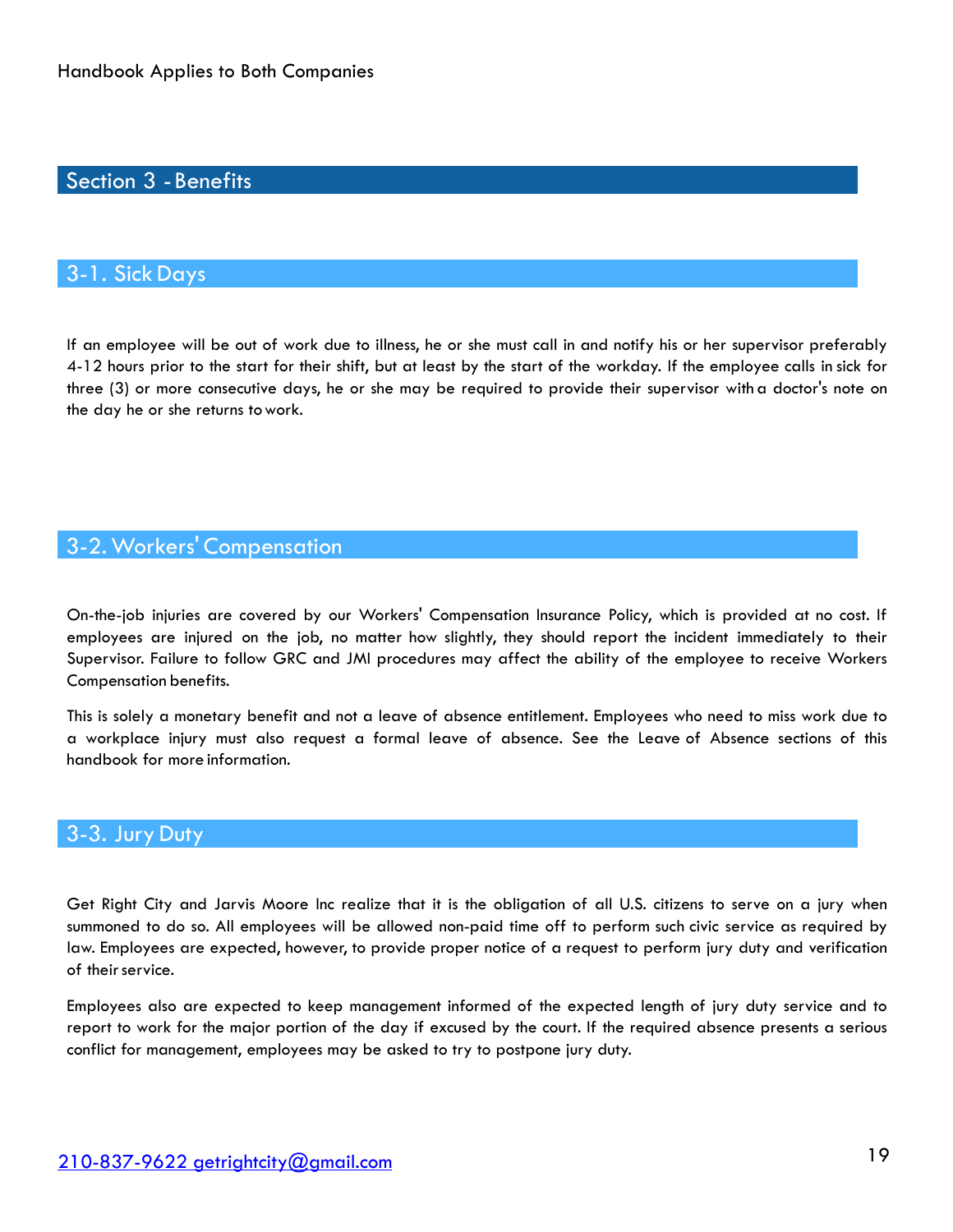Early voting is highly encouraged of all employees. In the event an employee is unable to attend early voting and his/her work schedule does not allow sufficient time (2 hours) outside of working hours to vote in a statewide election, if required by law, the employee may take off enough working time to vote. Such time will be paid if required by state law. When possible, your Supervisor must be notified at least two days prior to the voting day. Your Supervisor will prescribe what hours you will have off.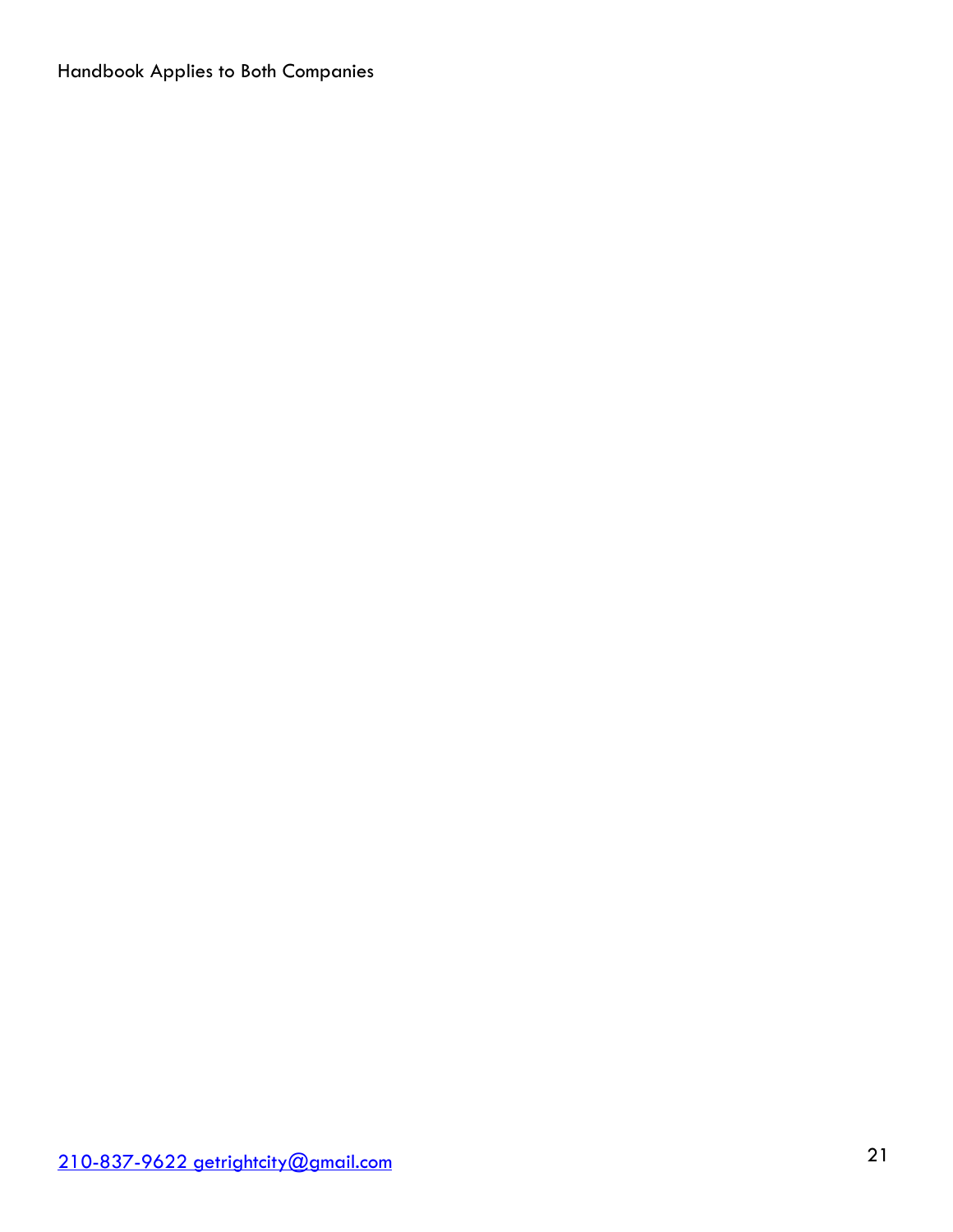# Section 4 - Leaves of Absence

#### 4-1. Personal Leave

If employees are ineligible for any other GRC and JMI leave of absence, Get Right City and Jarvis Moore Inc, under certain circumstances, may grant a personal leave of absence without pay. A written request for a personal leave should be presented to management at least two (2) weeks before the anticipated start of the leave. If the leave is requested for medical reasons and employees are not eligible for leave under the federal Family and Medical Leave Act (FMLA) or any state leave law, medical certification also must be submitted. The request will be considered on the basis of staffing requirements and the reasons for the requested leave, as well as performance and attendance records. Normally, a leave of absence will be granted for a period of up to eight (8) weeks. However a personal leave may be extended if, prior to the end of leave, employees submit a written request for an extension to management and the request is granted.

When the employee anticipates returning to work, he or she should notify management of the expected return date. This notification should be made at least one week before the end of the leave and a return to work certification must be supplied by your treating doctor.

Upon completion of the personal leave of absence, the GRC and JMI will attempt to return employees to their original job or a similar position, subject to prevailing business considerations. Reinstatement, however, is not guaranteed.

Failure to advise management of availability to return to work, failure to return to work when notified or a continued absence from work beyond the time approved by the GRC and JMI will be considered a voluntary resignation of employment.

#### 4-2. Military Leave

If employees are called into active military service or enlist in the uniformed services, they will be eligible to receive an unpaid military leave of absence. To be eligible for military leave, employees must provide management with advance notice of service obligations unless they are prevented from providing such notice by military necessity or it is otherwise impossible or unreasonable to provide such notice. Provided the absence does not exceed applicable statutory limitations, employees will retain reemployment rights and accrue seniority and benefits in accordance with applicable federal and state laws. Employees should ask management for further information about eligibility for Military Leave.

temporary military leave of absence not to exceed the number of days allowed by law (including travel). The p<br>210-837-9622 getrightcity(Q)amail.com<br>should give management as much advance notice of their need for military l If employees are required to attend yearly Reserves or National Guard duty, they can apply for an unpaid temporary military leave of absence not to exceed the number of days allowed by law (including travel). They maintain proper coverage while employees are away.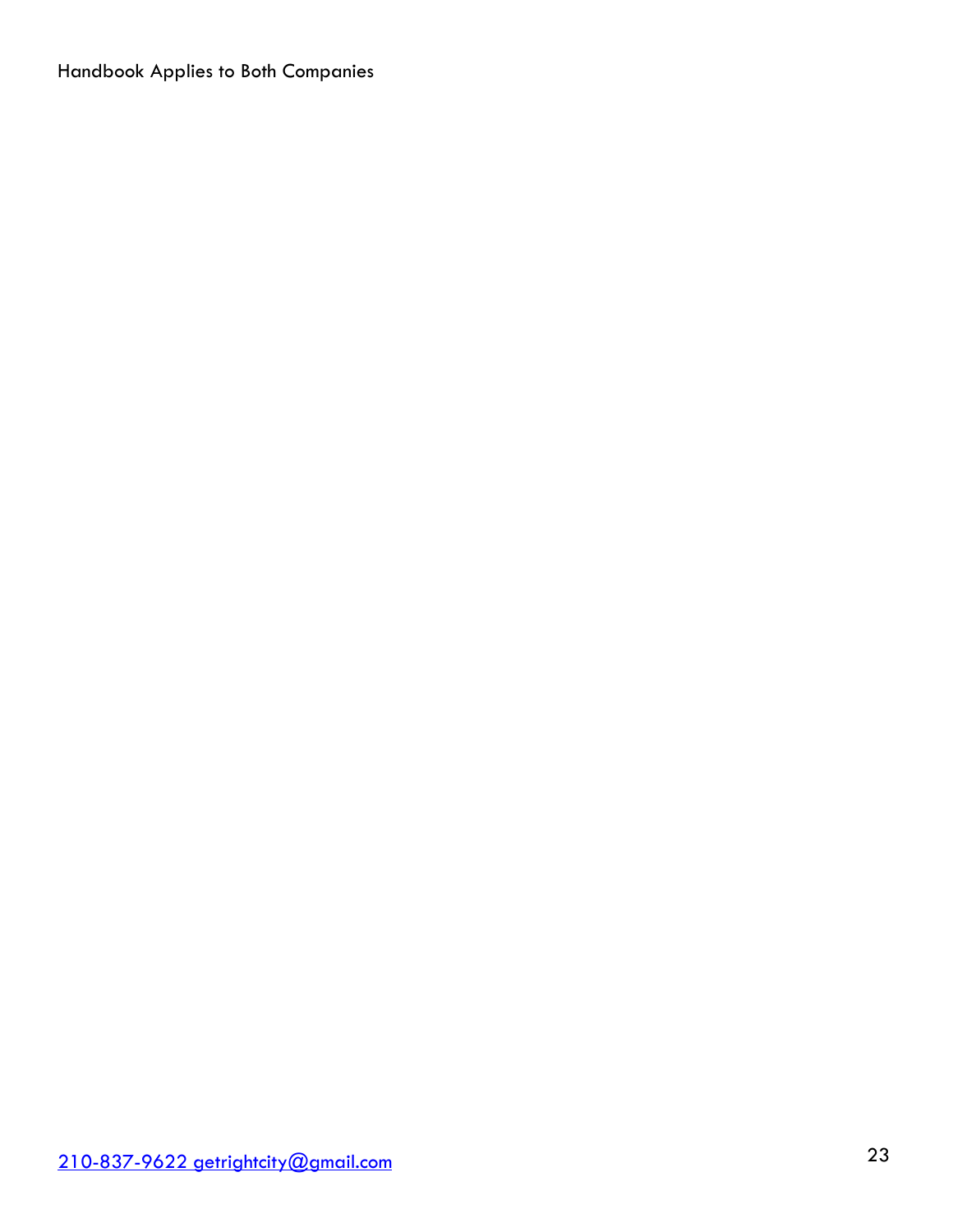# Section 5 - General Standards of Conduct

#### 5-1. Workplace Conduct

Get Right City and Jarvis Moore Inc endeavors to maintain a positive work environment. Each employee plays a role in fostering this environment. Accordingly, we all must abide by certain rules of conduct, based on honesty, common sense and fair play.

Because everyone may not have the same idea about proper workplace conduct, it is helpful to adopt and enforce rules all can follow. Unacceptable conduct may subject the offender to disciplinary action, up to and including discharge, in the GRC and JMI's sole discretion. The following are examples of some, but not all, conduct which can be considered unacceptable:

- 1. Obtaining employment on the basis of false or misleadinginformation.
- 2. Stealing, removing or defacing Get Right City and Jarvis Moore Inc property or a co-worker's property, and/or disclosure of confidential information.
- 3. Completing another employee's time records.
- 4. Violation of safety rules and policies.
- 5. Violation of Get Right City and Jarvis Moore Inc's Drug and Alcohol-Free Workplace Policy.
- 6. Fighting, threatening or disrupting the work of others or other violations of Get Right City and Jarvis Moore Inc's Workplace Violence Policy.
- 7. Failure to follow lawful instructions of a supervisor.
- 8. Failure to perform assigned job duties.
- 9. Violation of the Punctuality and Attendance Policy, including but not limited to irregular attendance, habitual lateness or unexcused absences.
- 10. Gambling on GRC and JMI property.
- 11. Willful or careless destruction or damage to GRC and JMI assets or to the equipment or possessions of another employee.
- 12. Wasting work materials.
- 13. Performing work of a personal nature during working time.
- 14. Violation of the Solicitation and Distribution Policy.
- 15. Violation of Get Right City and Jarvis Moore Inc's Harassment or Equal Employment Opportunity Policies.

24 [210-837-9622 getrightcity@gmail.com](mailto:210-837-9622%2520getrightcity@gmail.com) 16. Violation of the Communication and Computer Systems Policy.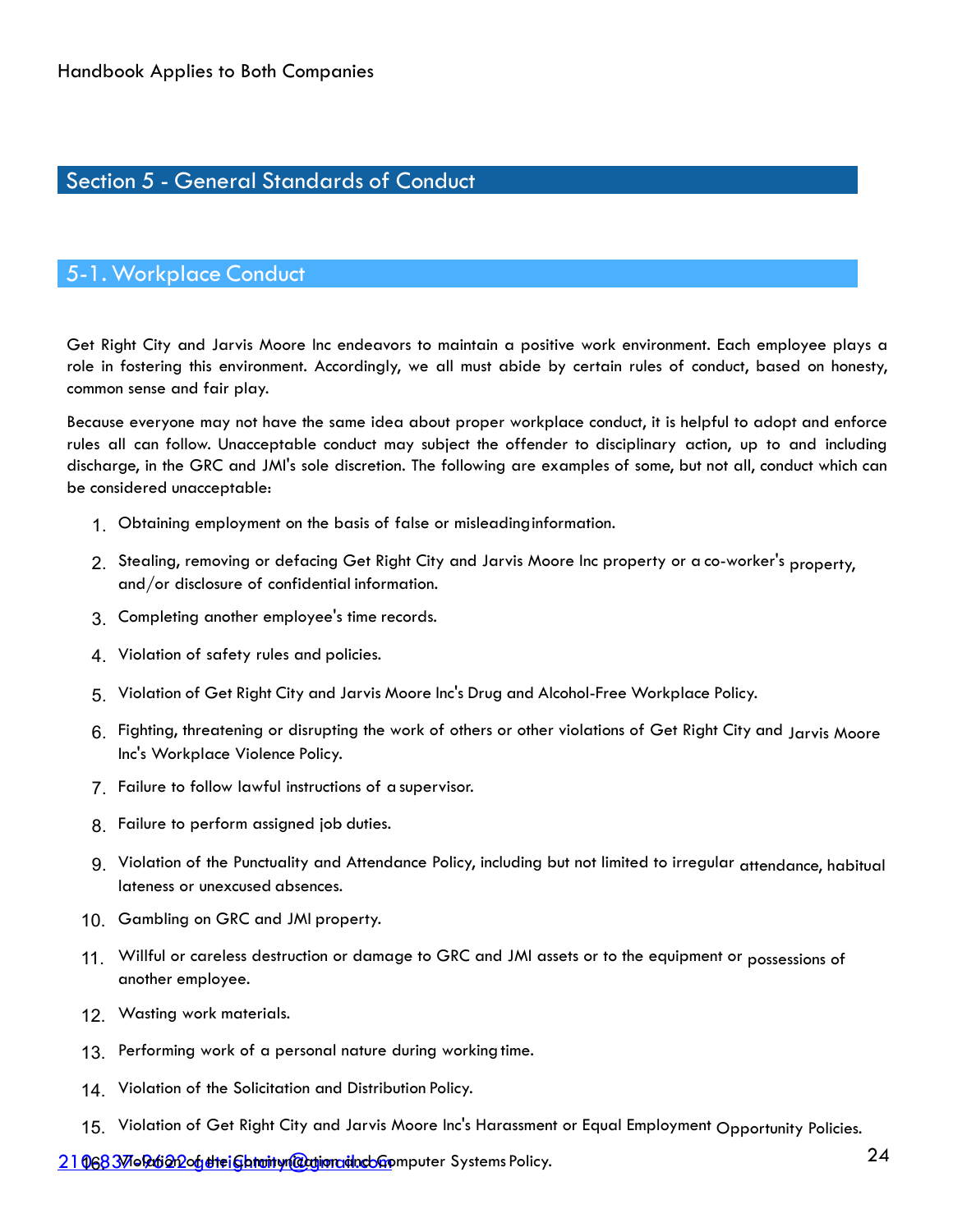17. Unsatisfactory job performance.

18. Any other violation of Company policy.

Obviously, not every type of misconduct can be listed. Note that all employees are employed at-will, and Get Right City and Jarvis Moore Inc reserves the right to impose whatever discipline it chooses, or none at all, in a particular instance. The GRC and JMI will deal with each situation individually and nothing in this handbook should be construed as a promise of specific treatment in a given situation. However, Get Right City and Jarvis Moore Inc will endeavor to utilize progressive discipline but reserves the right in its sole discretion to terminate an employee at any time for any reason.

The observance of these rules will help to ensure that our workplace remains a safe and desirable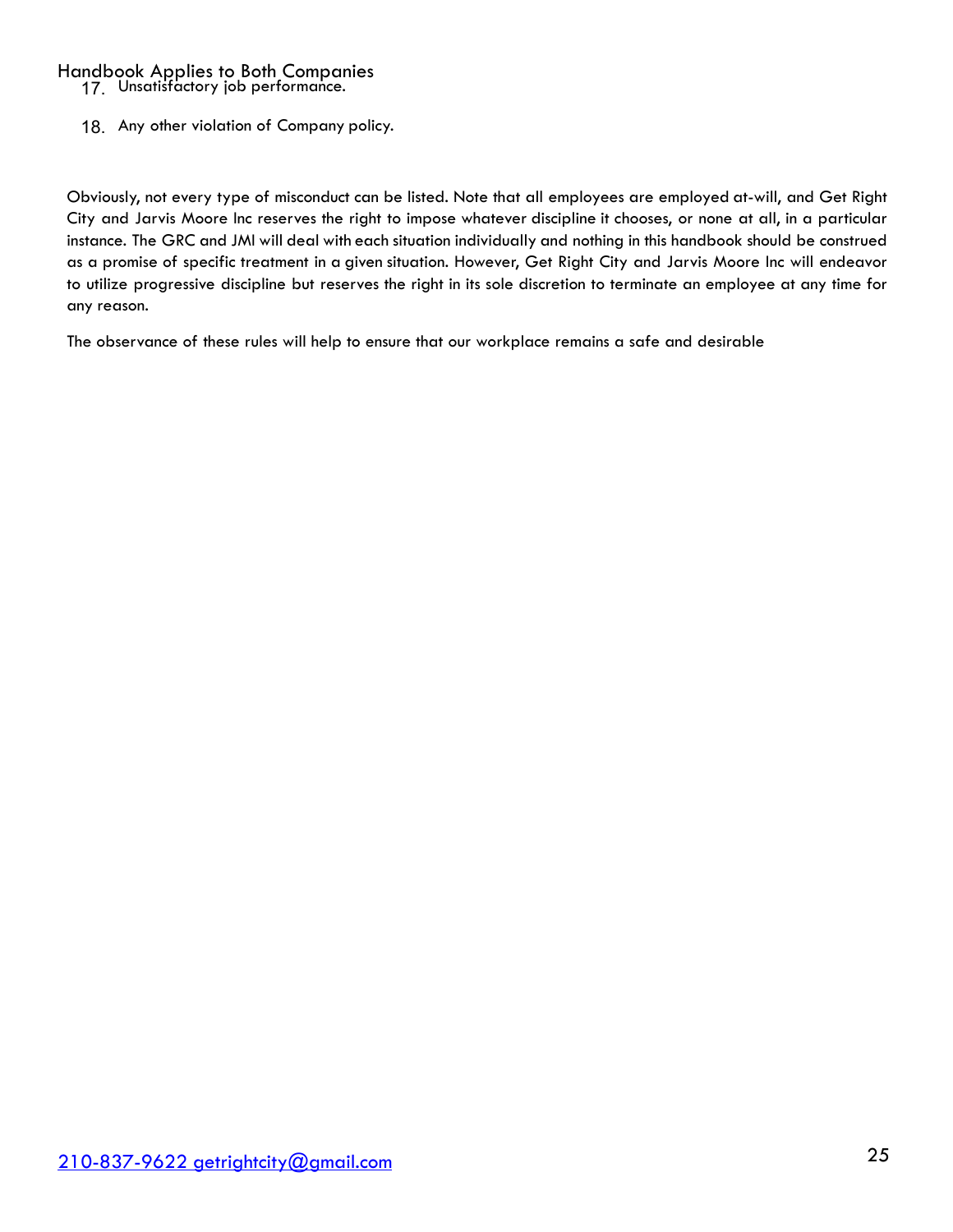place to work.

#### 5-2. Punctuality and Attendance

Employees are hired to perform important functions at Get Right City and Jarvis Moore Inc. As with any group effort, operating effectively takes cooperation and commitment from everyone. Therefore, attendance and punctuality are very important. Unnecessary absences and lateness are expensive, disruptive and place an unfair burden on fellow employees and Supervisors. We expect excellent attendance from all employees. Excessive absenteeism or tardiness will result in disciplinary action up to and including discharge.

We do recognize, however, there are times when absences and tardiness cannot be avoided. In such cases, employees are expected to notify Supervisors as early as possible, but no later than the start of the work day. Asking another employee, friend or relative to give this notice is improper and constitutes grounds for disciplinary action. Employees should call, stating the nature of the illness and its expected duration, for every day of absenteeism. Unreported absences of three (3) consecutive work days generally will be considered a voluntary resignation of employment with GRC and JMI.

#### **Absences**

If an employee will not be able to attend work as planned, he/she must give a 4-12 hour notice before the start of his/her shift and no later than 8pm if scheduled for work the next morning. Employees should call, stating the nature of the illness or situation, and its expected duration, for every day of absenteeism. Unreported absences of 3 consecutive work days generally will be considered a voluntary resignation of employment with GRC and JMI. Excessive absences are grounds for termination.

#### **Excused/ Unexcused Absence**

Each absence occurrence will be evaluated to see whether it will be considered an excused absence. i.e. hospitalized, ill/hurt, or family emergency, etc. Otherwise, it will be deemed unexcused and after 3 occurrences the individual will be termed.

#### **Tardiness**

- After 2 occurrences of being tardy, employee will receive a **verbal warning**.
- The 3rd tardy, will result in a **level 1 written warning** and will be equivalent to 1 **absence**.
- The next occurrence, will result in **a level 2 written warning** and will count as another **absence**.

<sup>•</sup> The next occurrence, will result in a **level 3 final written warning** and will count as another<sub>26</sub><br>210-836sence getrightcity@gmail.com 210-836sence getrightcity@gmail.com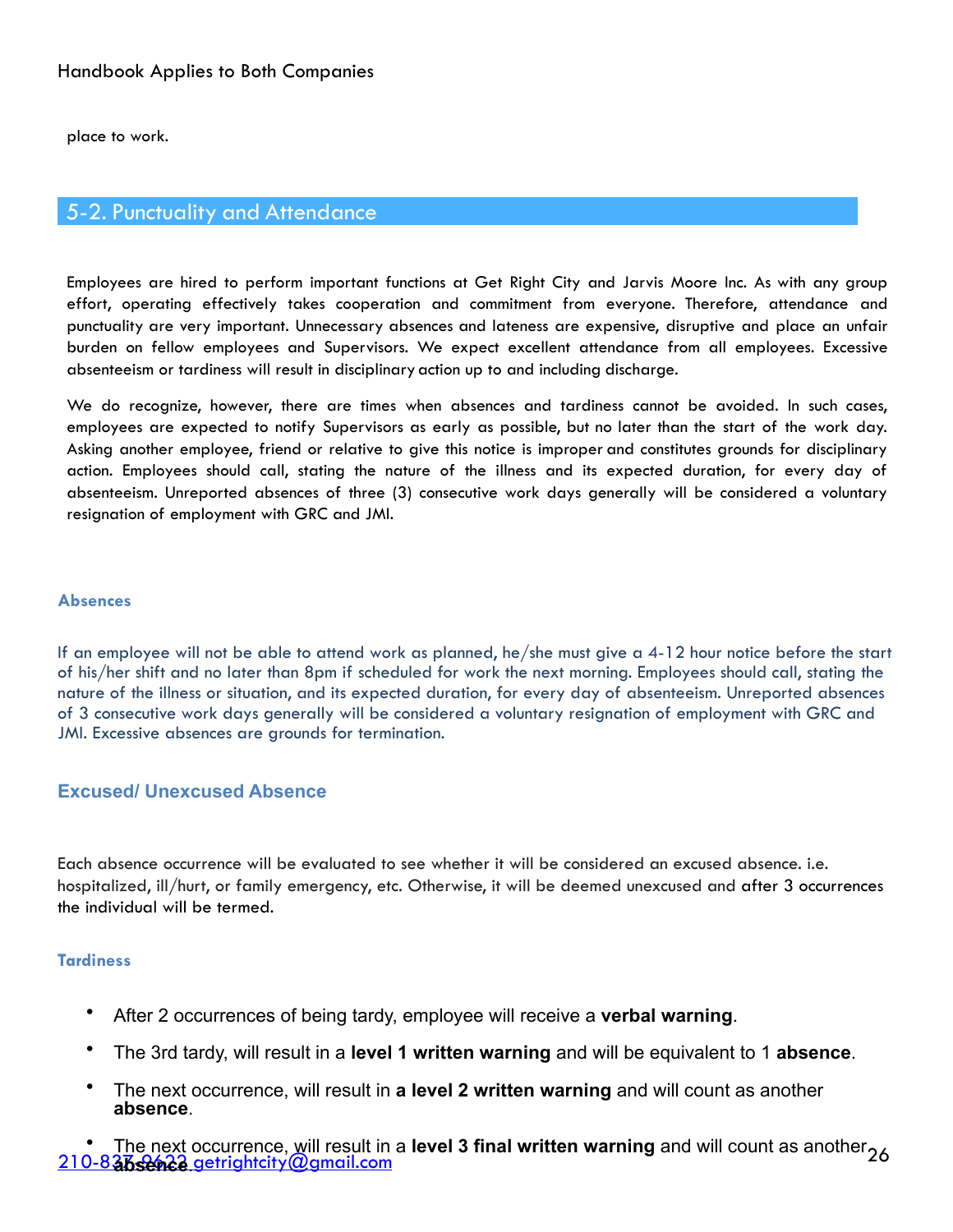#### **No Call- No Shows**

Failure to call in and report a reason for absence for scheduled shifts, will be considered a no call no show. After 3 occurrences employee will be deemed terminated.

#### **Check-In Policy**

Each employee must check in and report their availability to work via the Homebase App. Failure to check in and report after 2 weeks will be deemed job abandonment and grounds for termination.

# 5-3. Use of Communications and Computer Systems

Get Right City and Jarvis Moore Inc's communication and computer systems are intended primarily for business purposes; however limited personal usage is permitted if it does not hinder performance of job duties or violate any other GRC and JMI policy. This includes the voice mail, e-mail and Internet systems. Users have no legitimate expectation of privacy in regard to their use of Get Right City and Jarvis Moore Inc systems.

Get Right City and Jarvis Moore Inc may access the voice mail and e-mail systems and obtain the communications within the systems, including past voice mail and e-mail messages, without notice to users of the system, in the ordinary course of business when GRC and JMI deems it appropriate to do so. The reasons for which GRC and JMI may obtain such access include, but are not limited to: maintaining the system; preventing or investigating allegations of system abuse or misuse; assuring compliance with software copyright laws; complying with legal and regulatory requests for information; and ensuring that GRC and JMI operations continue appropriately during an employee's absence.

Further, Get Right City and Jarvis Moore Inc may review Internet usage to ensure that such use with GRC and JMI property, or communications sent via the Internet with GRC and JMI property, are appropriate. The reasons for which the GRC and JMI may review employees' use of the Internet with GRC and JMI property include, but are not limited to: maintaining the system; preventing or investigating allegations of system abuse or misuse; assuring compliance with software copyright laws; complying with legal and regulatory requests for information; and ensuring that GRC and JMI operations continue appropriately during an employee's absence.

GRC and JMI may store electronic communications for a period of time after the communication is created. From time to time, copies of communications may be deleted.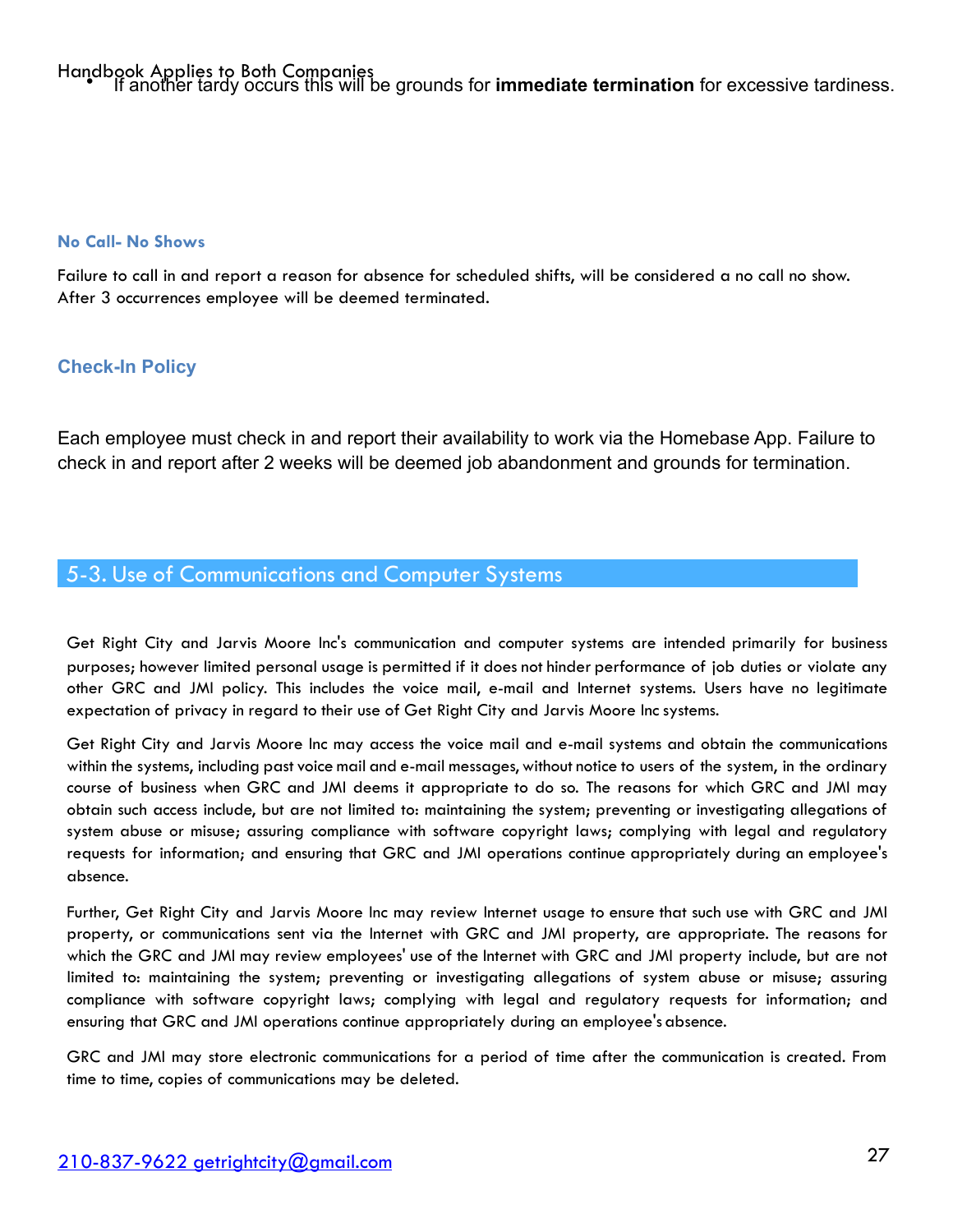GRC and JMI's policies prohibiting harassment, in their entirety, apply to the use of GRC and JMI's communication and computer systems. No one may use any communication or computer system in a manner that may be construed by others as harassing or offensive based on race, national origin, sex, sexual orientation, age, disability, religious beliefs or any other characteristic protected by federal, state or local law.

Further, since GRC and JMI's communication and computer systems are intended for business use, all employees, upon request, must inform management of any private access codes or passwords.

Unauthorized duplication of copyrighted computer software violates the law and is strictly prohibited.

No employee may access, or attempt to obtain access to, another employee's computer systems without appropriate authorization.

Violators of this policy may be subject to disciplinary action, up to and including discharge.

## 5-4. Use of Social Media

Get Right City and Jarvis Moore Inc respects the right of any employee to maintain a blog or web page or to participate in a social networking, Twitter or similar site, including but not limited to Facebook and LinkedIn. However, to protect GRC and JMI interests and ensure employees focus on their job duties, employees must adhere to the following rules:

Employees may not post on a blog or web page or participate on a social networking platform, such as Twitter or similar site, during work time or at any time with GRC and JMI equipment or property unless pre-authorized by the CEO.

All rules regarding confidential and proprietary business information apply in full to blogs, web pages and social networking platforms, such as Twitter, Facebook, LinkedIn or similar sites. Any information that cannot be disclosed through a conversation, a note or an e-mail also cannot be disclosed in a blog, web page or social networkingsite.

Whether an employee is posting something on his or her own blog, web page, social networking, Twitter or similar site or on someone else's, if the employee mentions the GRC and JMI and also expresses either a political opinion or an opinion regarding the GRC and JMI's actions that could pose an actual or potential conflict of interest with the GRC and JMI, the poster must include a disclaimer. The poster should specifically state that the opinion expressed is his/her personal opinion and not the GRC and JMI's position. This is necessary to preserve the GRC and JMI's good will in the marketplace.

Any conduct that is impermissible under the law if expressed in any other form or forum is impermissible if expressed through a blog, web page, social networking, Twitter or similar site. For example, posted material that is discriminatory, obscene, defamatory, libelous or violent is forbidden. GRC and JMI policies apply equally to employee social mediausage.

Get Right City and Jarvis Moore Inc encourages all employees to keep in mind the speed and manner in which information posted on a blog, web page, and/or social networking site is received and often misunderstood by readers. Employees must use their best judgment. Employees with any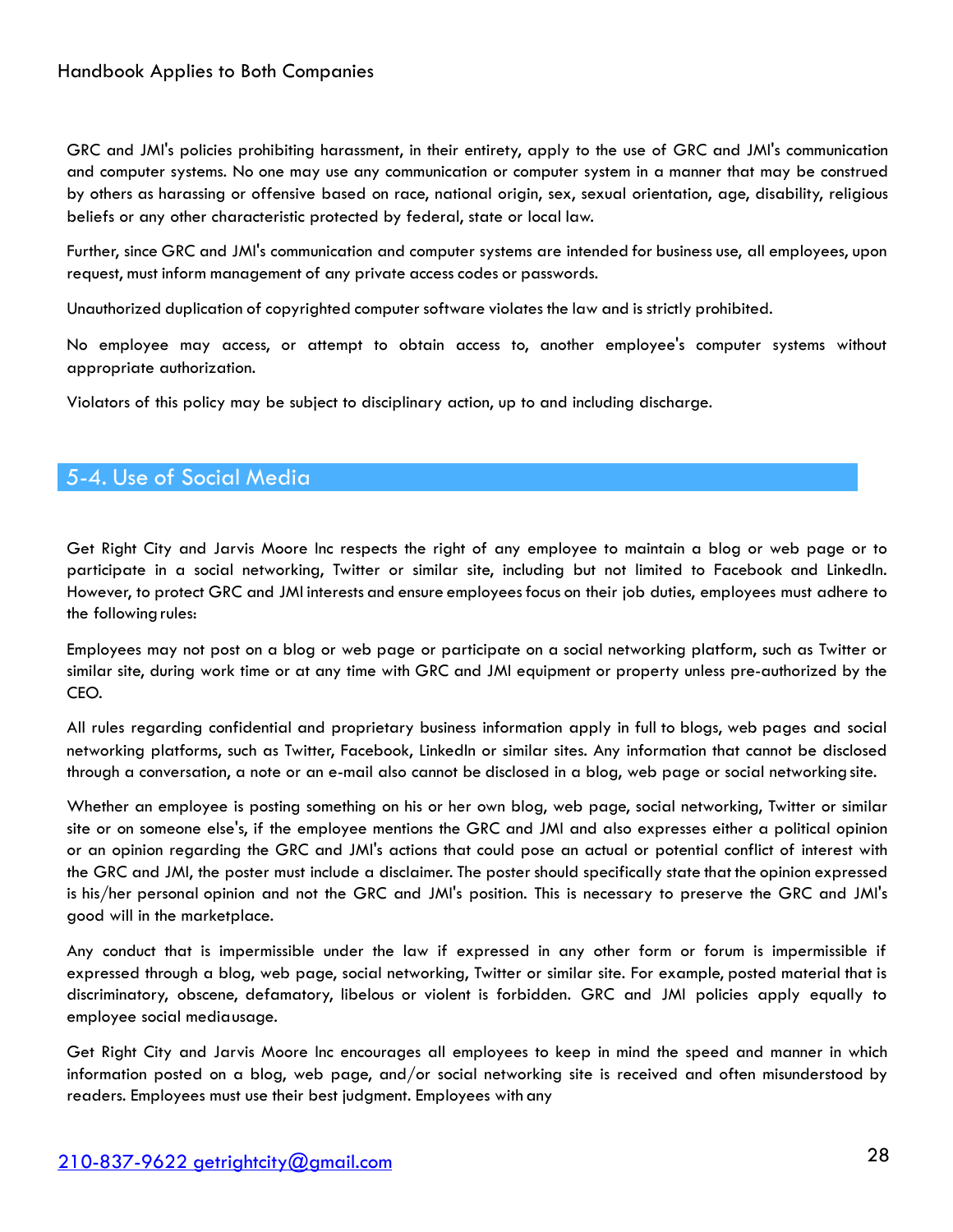questions should review the guidelines above and/or consult with their manager. Failure to follow these guidelines may result in discipline, up to and including discharge.

## 5-5. Personal and Company-Provided Portable Communication Devices

GRC and JMI-provided portable communication devices (PCDs), including cell phones and personal digital assistants, should be used primarily for business purposes. Employees have no reasonable expectation of privacy in regard to the use of such devices, and all use is subject to monitoring, to the maximum extent permitted by applicable law. This includes as permitted the right to monitor personal communications as necessary.

All conversations, text messages and e-mails must be professional. When sending a text message or using a PCD for business purposes. Employees must comply with applicable GRC and JMI guidelines, including policies on sexual harassment, discrimination, conduct, confidentiality, equipment use and operation of vehicles. Using a GRC and JMIissued PCD to send or receive personal text messages is prohibited at all times and personal use during working hours should be limited to emergency situations.

Please note that whether employees use their personal PCD or a GRC and JMI-issued device, GRC and JMI's electronic communications policies, including but not limited to, proper use of communications and computer systems, remain in effect.

# Portable Communication Device Use While Driving

Employees who drive on GRC and JMI business must abide by all state or local laws prohibiting or limiting PCD (cell phone or personal digital assistant) use while driving. Further, even if usage is permitted, employees may choose to refrain from using any PCD while driving. "Use" includes, but is not limited to, talking or listening to another person or sending an electronic or text message via the PCD.

Regardless of the circumstances, including slow or stopped traffic, if any use is permitted while driving, employees should proceed to a safe location off the road and safely stop the vehicle before placing or accepting a call. If acceptance of a call is absolutely necessary while the employee is driving, and permitted by law, the employee must use a hands-free option and advise the caller that he/she is unable to speak at that time and will return the call shortly.

Under no circumstances should employees feel that they need to place themselves at risk to fulfill business needs.

Since this policy does not require any employee to use a cell phone while driving, employees who are charged with traffic violations resulting from the use of their PCDs while driving will be solely responsible for all liabilities that result from such actions.

Texting and e-mailing while driving is prohibited in all circumstances.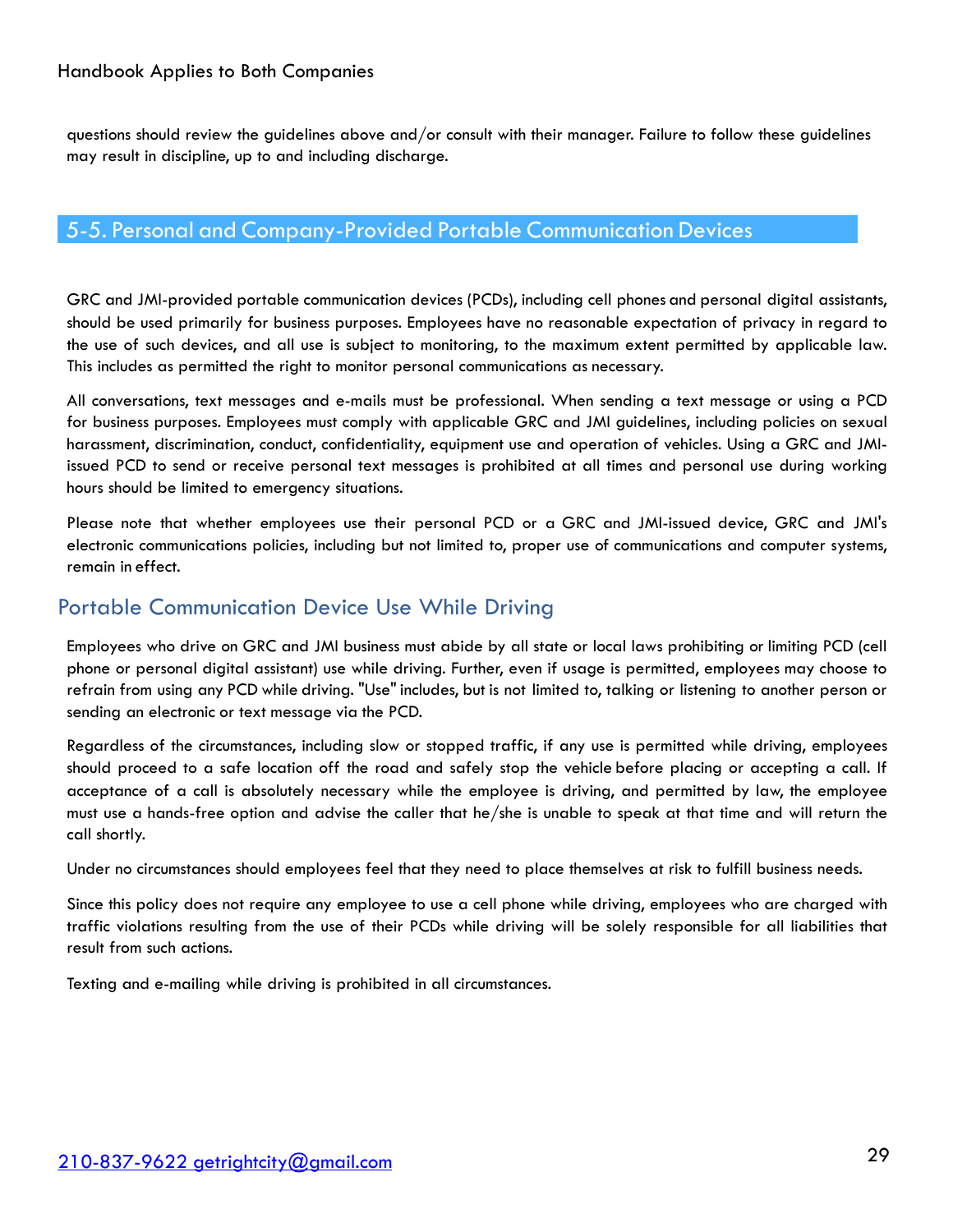#### 5-6. Inspections

Get Right City and Jarvis Moore Inc reserves the right to require employees while on GRC and JMI property, or on client property, to agree to the inspection of their persons, personal possessions and property, personal vehicles parked on GRC and JMI or client property, and work areas. This includes lockers, vehicles, desks, cabinets, work stations, packages, handbags, briefcases and other personal possessions or places of concealment, as well as personal mail sent to the GRC and JMI or to its clients. Employees are expected to cooperate in the conduct of any search or inspection.

#### 5-7. Smoking

Smoking, including the use of e-cigarettes, is prohibited on GRC and JMI premises and in all GRC and JMI vehicles.

#### 5-8. Personal Visits and Telephone Calls

Disruptions during work time can lead to errors and delays. Therefore, we ask that personal telephone calls be kept to a minimum, and only be made or received after working time, or during lunch or break time.

For safety and security reasons, employees are prohibited from having personal guests visit or accompany them anywhere in our facilities other than the reception areas.

#### 5-9. Solicitation and Distribution

To avoid distractions, solicitation by an employee of another employee is prohibited while either employee is on work time. "Work time" is defined as the time an employee is engaged, or should be engaged, in performing his/her work tasks for Get Right City and Jarvis Moore Inc Solicitation of any kind by non-employees on GRC and JMI premises is prohibited at all times.

Distribution of advertising material, handbills, printed or written literature of any kind in working areas of the GRC and JMI is prohibited at all times. Distribution of literature by non-employees on GRC and JMI premises is prohibited at all times.

## 5-10. BulletinBoards

21h00637-96128 gutitute to the state of general interest are continually posted on our bulletin board. Employees shool make it a practice to review it frequently. This will assist employees in keeping up with what is current at Get Right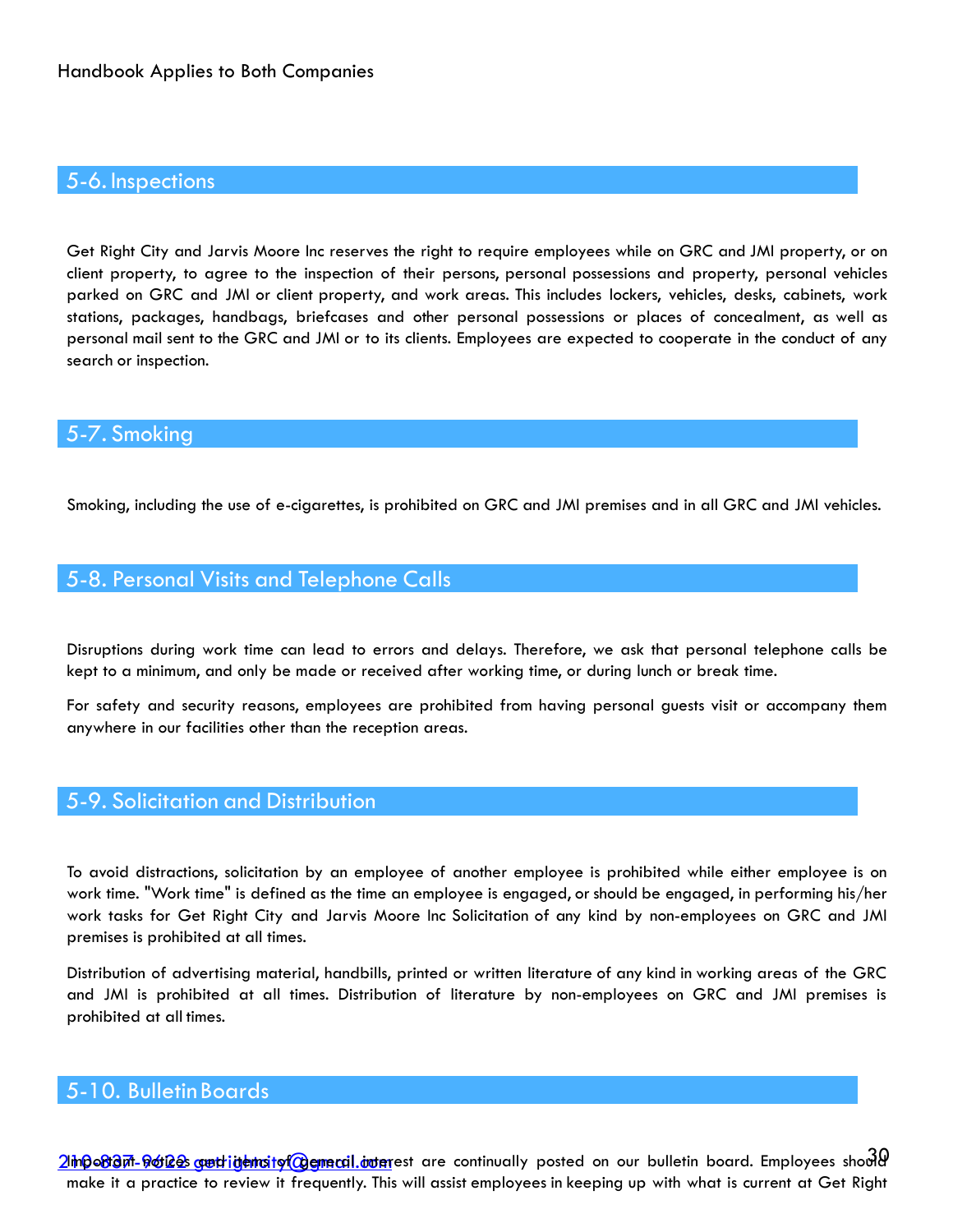City and Jarvis Moore Inc. To avoid confusion, employees should not post or remove any material from the bulletin board.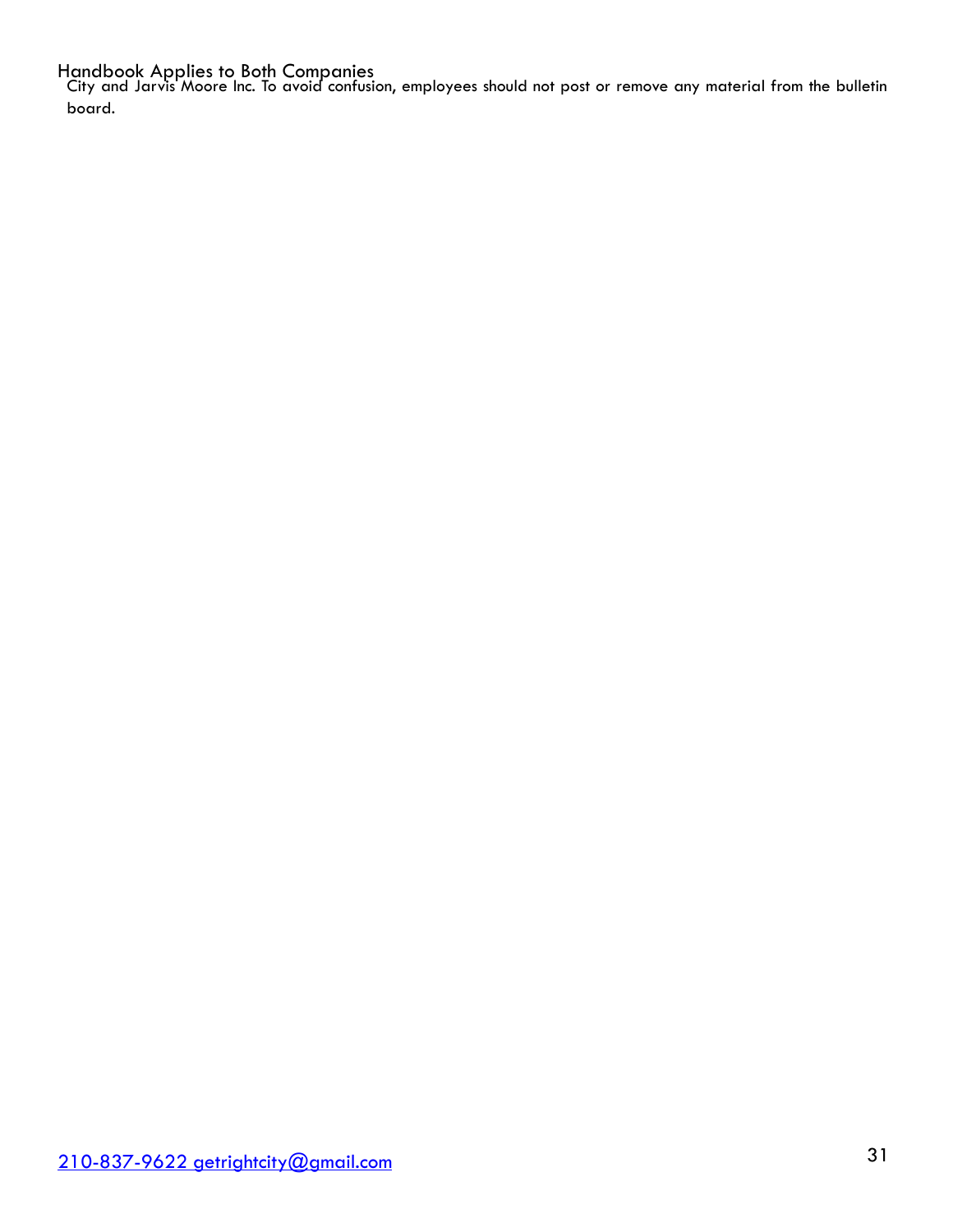# 5-11. Confidential Company Information

During the course of work, an employee may become aware of confidential information about Get Right City and Jarvis Moore Inc's business, including but not limited to information regarding GRC and JMI finances, pricing, products and new product development, software and computer programs, marketing strategies, suppliers and customers and potential customers. An employee also may become aware of similar confidential information belonging to GRC and JMI's clients. It is extremely important that all such information remain confidential, and particularly not be disclosed to our competitors. Any employee who improperly copies, removes (whether physically or electronically), uses or discloses confidential information to anyone outside of GRC and JMI may be subject to disciplinary action up to and including termination. Employees may be required to sign an agreement reiterating these obligations.

## 5-12. Conflict of Interest and Business Ethics

It is Get Right City and Jarvis Moore Inc's policy that all employees avoid any conflict between their personal interests and those of GRC and JMI. The purpose of this policy is to ensure that GRC and JMI's honesty and integrity, and therefore its reputation, are not compromised. The fundamental principle guiding this policy is that no employee should have, or appear to have, personal interests or relationships that actually or potentially conflict with the best interests of GRC and JMI.

It is not possible to give an exhaustive list of situations that might involve violations of this policy. However, the situations that would constitute a conflict in most cases include but are not limited to:

- 1. holding an interest in or accepting free or discounted goods from any organization that does, or is seeking to do, business with GRC and JMI, by any employee who is in a position to directly or indirectly influence either GRC and JMI's decision to do business, or the terms upon which business would be done with such organization;
- 2. holding any interest in an organization that competes with GRC and JMI;
- 3. being employed by (including as a consultant) or serving on the board of any organization which does, or is seeking to do, business with GRC and JMI or which competes with GRC and JMI; and/or
- 4. profiting personally, e.g., through commissions, loans, expense reimbursements or other payments, from any organization seeking to do business with GRC and JMI.

A conflict of interest would also exist when a member of an employee's immediate family is involved in situations such as those above.

This policy is not intended to prohibit the acceptance of modest courtesies, openly given and accepted as part of the usual business amenities, for example, occasional business-related meals or promotional items of nominal or minor value.

32 [210-837-9622 getrightcity@gmail.com](mailto:210-837-9622%2520getrightcity@gmail.com) It is your responsibility to report any actual or potential conflict that may exist between you (and your immediate family) and GRC and JMI.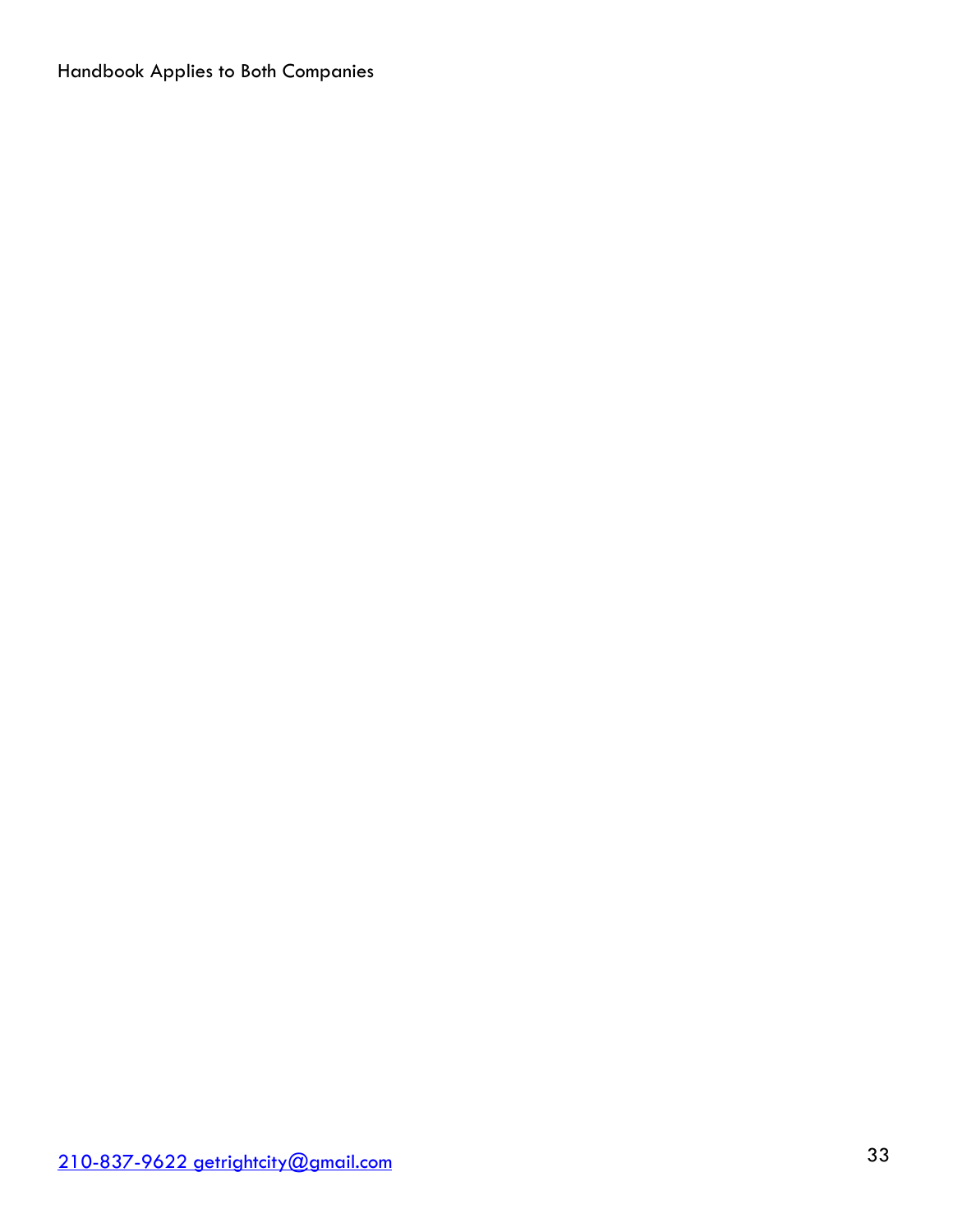## 5-13. Use of Facilities, Equipment and Property, Including Intellectual Property

Equipment essential in accomplishing job duties is often expensive and may be difficult to replace. When using property, employees are expected to exercise care, perform required maintenance, and follow all operating instructions, safety standards and guidelines.

Employees should notify their Supervisor if any equipment, machines, or tools appear to be damaged, defective, or in need of repair. Prompt reporting of loss, damages, defects, and the need for repairs could prevent deterioration of equipment and possible injury to employees or others. The Supervisor can answer any questions about an employee's responsibility for maintenance andcare of equipment used on the job.

Employees also are prohibited from any unauthorized use of GRC and JMI's intellectual property, such as audio and video tapes, print materials and software.

Improper, careless, negligent, destructive, or unsafe use or operation of equipment can result in discipline, up to and including discharge.

Further, GRC and JMI is not responsible for any damage to employees' personal belongings unless the employee's Supervisor provided advance approval for the employee to bring the personal property to work.

#### 5-14. Health and Safety

The health and safety of employees and others on GRC and JMI property are of critical concern to Get Right City and Jarvis Moore Inc. GRC and JMI intends to comply with all health and safety laws applicable to our business. To this end, we must rely upon employees to ensure that work areas are kept safe and free of hazardous conditions. Employees are required to be conscientious about workplace safety, including proper operating methods, and recognize dangerous conditions or hazards. Any unsafe conditions or potential hazards should be reported to management immediately, even if the problem appears to be corrected. Any suspicion of a concealed danger present on GRC and JMI's premises, or in a product, facility, piece of equipment, process or business practice for which GRC and JMI is responsible should be brought to the attention of management immediately.

Periodically, GRC and JMI may issue rules and guidelines governing workplace safety and health. GRC and JMI may also issue rules and guidelines regarding the handling and disposal of hazardous substances and waste. All employees should familiarize themselves with these rules and guidelines, as strict compliance will be expected.

Any workplace injury, accident, or illness must be reported to the employee's Supervisor as soon as possible, regardless of the severity of the injury oraccident.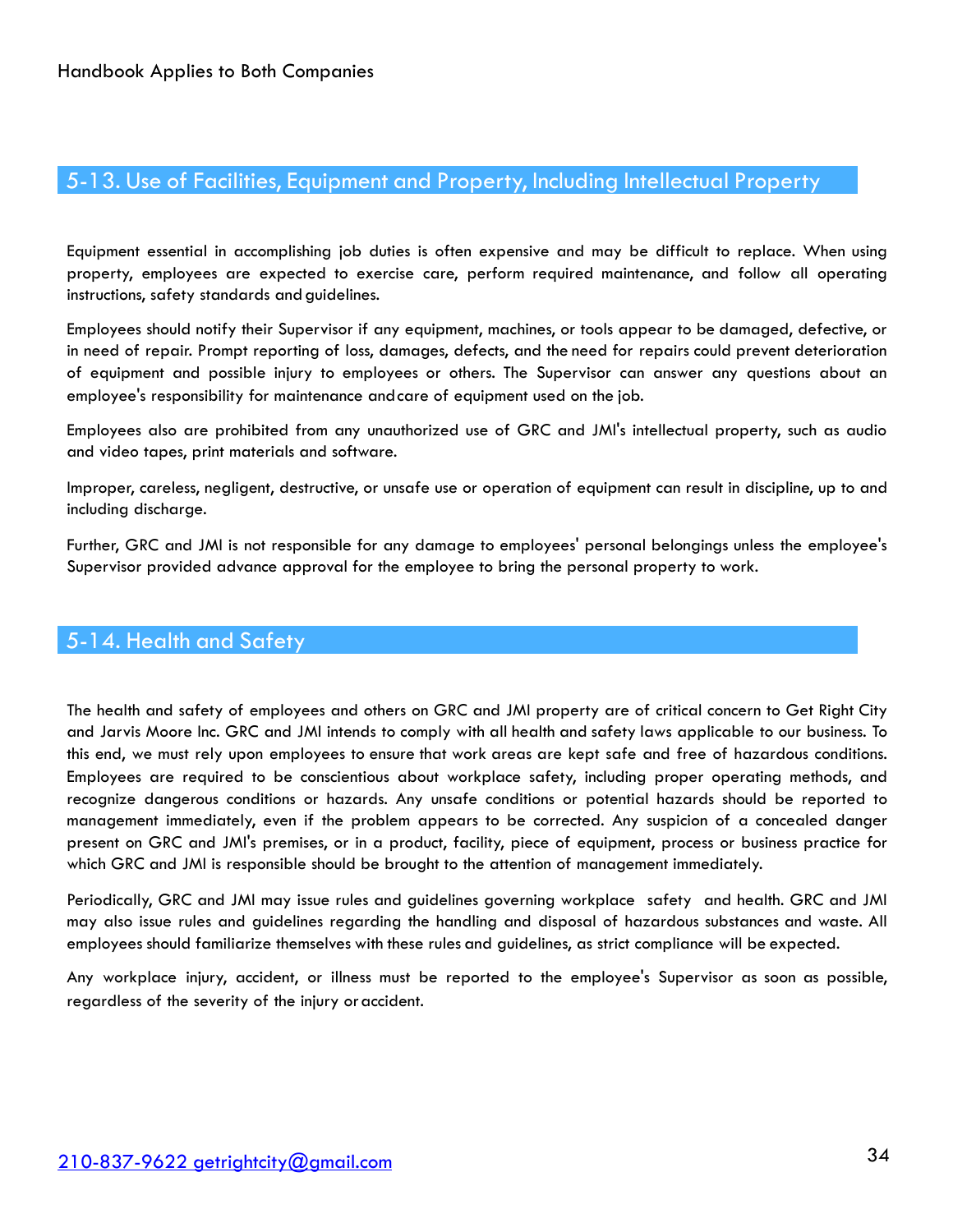# 5-15.Hiring Relatives/Employee Relationships

A familial relationship among employees can create an actual or at least a potential conflict of interest in the employment setting, especially where one relative supervises another relative. To avoid this problem, Get Right City and Jarvis Moore Inc may refuse to hire or place a relative in a position where the potential for favoritism or conflict exists.

In other cases, such as personal relationships where a conflict or the potential for conflict arises, even if there is no supervisory relationship involved, the parties may be separated by reassignment or discharged from employment, at the discretion of the GRC and JMI. Accordingly, all parties to any type of intimate personal relationship must informmanagement.

If two employees marry, become related, or enter into an intimate relationship, they may not remain in a reporting relationship or in positions where one individual may affect the compensation or other terms or conditions of employment of the other individual. The GRC and JMI generally will attempt to identify other available positions, but if no alternate position is available, the GRC and JMI retains the right to decide which employee will remain with the GRC andJMI.

For the purposes of this policy, a relative is any person who is related by blood or marriage, or whose relationship with the employee is similar to that of persons who are related by blood or marriage.

# 5-16. Employee Dress and Personal Appearance

You are expected to report to work well groomed, clean, and dressed according to the requirements of your position. Some employees may be required to wear uniforms or safety equipment/clothing. Please contact your Supervisor for specific information regarding acceptable attire for your position. If you report to work dressed or groomed inappropriately, you may be prevented from working until you return to work well groomed and wearing the properattire.

# 5-17. Publicity/Statements to the Media

All media inquiries regarding the position of the GRC and JMI as to any issues must be referred to CEO. Only CEO is authorized to make or approve public statements on behalf of the GRC and JMI. No employees, unless specifically designated by CEO, are authorized to make those statements on behalf of GRC and JMI. Any employee wishing to write and/or publish an article, paper, or other publication on behalf of the GRC and JMI must first obtain approval from CEO.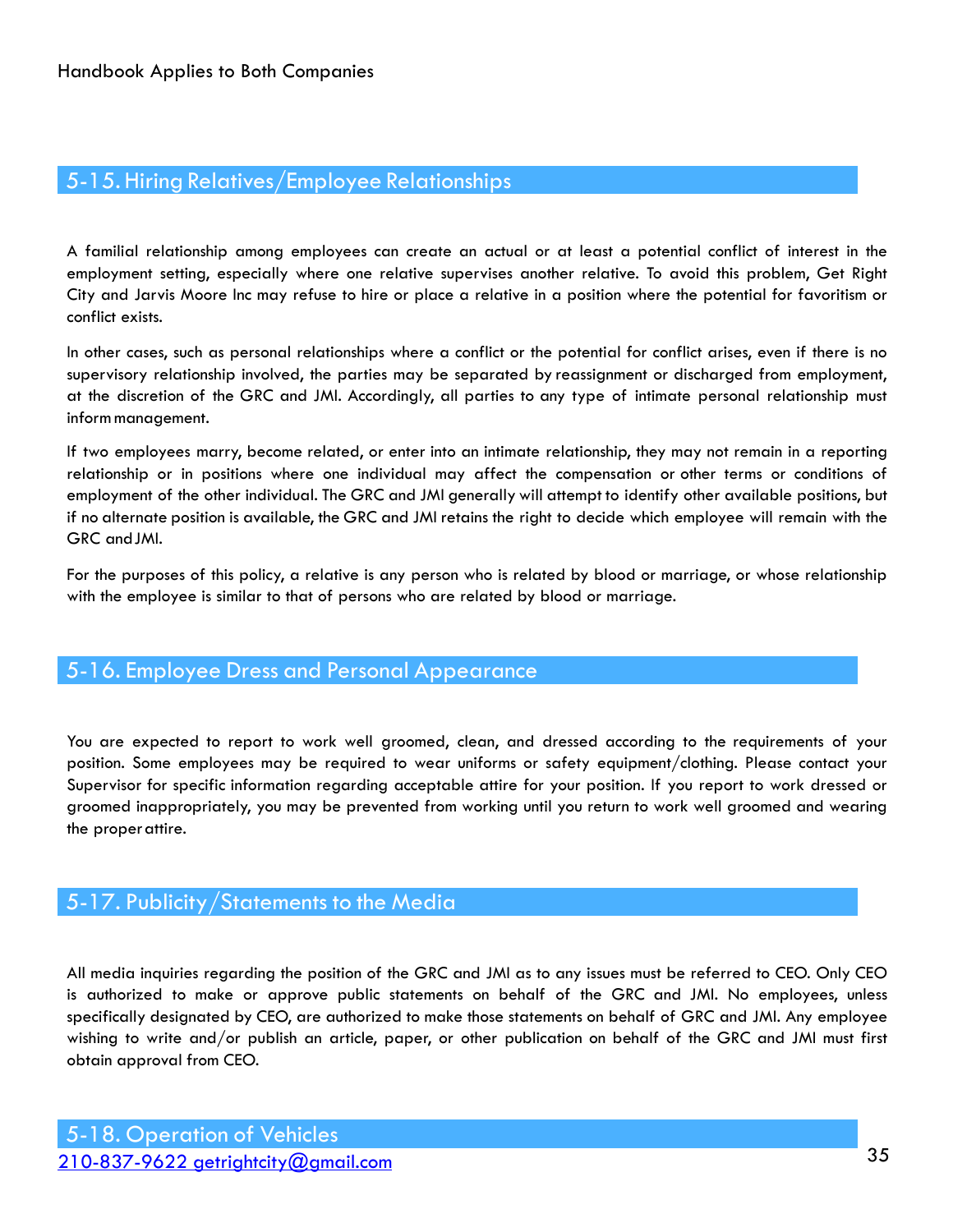All employees authorized to drive GRC and JMI-owned or leased vehicles or personal vehicles in conducting GRC and JMI business must possess a current, valid driver's license and an acceptable driving record. Any change in license status or driving record must be reported to management immediately.

An employee must have a valid driver's license in his or her possession while operating a vehicle off or on GRC and JMI property. It is the responsibility of every employee to drive safely and obey all traffic, vehicle safety, and parking laws or regulations. Drivers must demonstrate safe drivinghabits at all times.

GRC and JMI-owned or leased vehicles may be used only as authorized by management.

# Portable Communication Device Use While Driving

Employees who drive on GRC and JMI business must abide by all state or local laws prohibiting or limiting portable communication device (PCD) use, including cell phones or personal digital assistants, while driving. Further, even if use is permitted, employees may choose to refrain from using any PCD while driving. "Use" includes, but is not limited to, talking or listening to another person or sending an electronic or text message via the PCD.

Regardless of the circumstances, including slow or stopped traffic, if any use is permitted while driving, employees should proceed to a safe location off the road and safely stop the vehicle before placing or accepting a call. If acceptance of a call is absolutely necessary while the employee is driving, and permitted by law, the employee must use a hands-free option and advise the caller that he/she is unable to speak at that time and will return the call shortly.

Under no circumstances should employees feel that they need to place themselves at risk to fulfill business needs.

Since this policy does not require any employee to use a PCD while driving, employees who are charged with traffic violations resulting from the use of their PCDs while driving will be solely responsible for all liabilities that result from such actions.

Texting and e-mailing while driving is prohibited in all circumstances.

#### 5-19. Business Expense Reimbursement

Employees will be reimbursed for reasonable approved expenses incurred in the course of business. These expenses must be approved by the employee's Supervisor, and may include air travel, hotels, motels, meals, cab fare, rental vehicles, or gas and car mileage for personal vehicles. All expenses incurred should be submitted to CEO along with the receipts in a timely manner.

Employees are expected to exercise restraint and good judgment when incurring expenses. Employees should contact their Supervisor in advance if they have any questions about whether an expense will be reimbursed.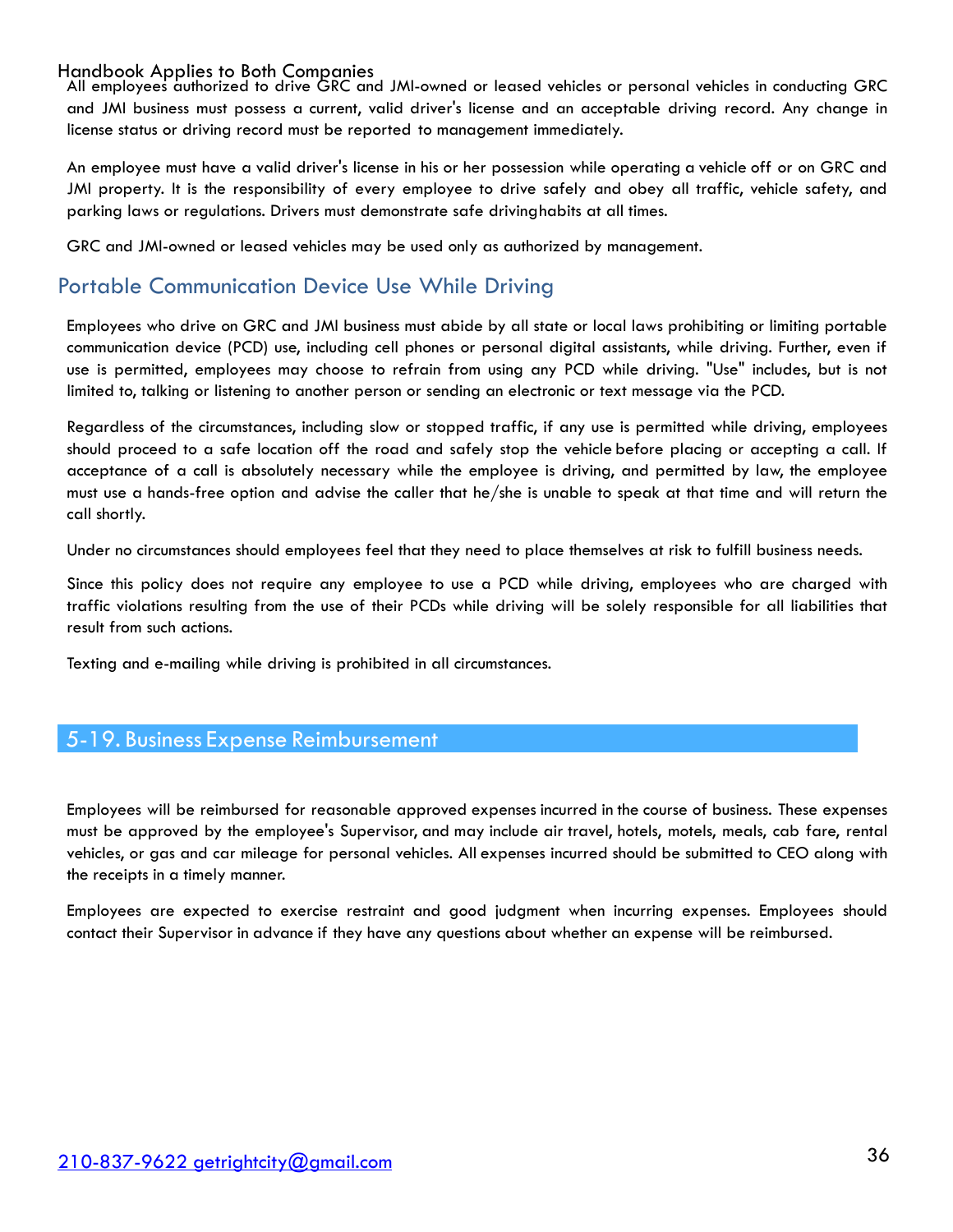#### 5-20. References

Get Right City and Jarvis Moore Inc will respond to reference requests through the Human Resources Department. GRC and JMI will provide general information concerning the employee such as date of hire, date of discharge, and positions held. Requests for reference information must be in writing, and responses will be in writing. Please refer all requests for references to the Human Resources Department.

Only the Human Resources Department or the CEO may provide references.

#### 5-21. If You Must Leave Us

Should an employee decide to leave GRC and JMI, we ask that he or she provide a Supervisor with at least 2 weeks advance notice of departure. Thoughtfulness will be appreciated. All GRC and JMI, property including, but not limited to, keys, security cards, parking passes, laptop computers, fax machines, uniforms, etc., must be returned at separation. Employees also must return all of GRC and JMI,'s Confidential Information upon separation. To the extent permitted by law, employeeswill be required to repay GRC and JMI, (through payroll deduction, if lawful) for any lost or damaged GRC and JMI, property. As noted previously, all employees are employed at-will and nothing inthis handbook changes that status.

#### 5-22. Exit Interviews

Employees who resign will be requested to participate in an exit interview with Human Resources, if possible.

#### 5-23. A Few Closing Words

This handbook is intended to give employees a broad summary of things they should know about Get Right City and Jarvis Moore Inc. The information in this handbook is general in nature and, should questions arise, any member of management should be consulted for complete details. While we intend to continue the policies, rules and benefits described in this handbook, Get Right City and Jarvis Moore Inc, in its sole discretion, may always amend, add to, delete from or modify the provisions of this handbook and/or change its interpretation of any provision set forth in this handbook. Employees should not hesitate to speak to management if they have any questions about GRC and JMI or its personnel policies and practices.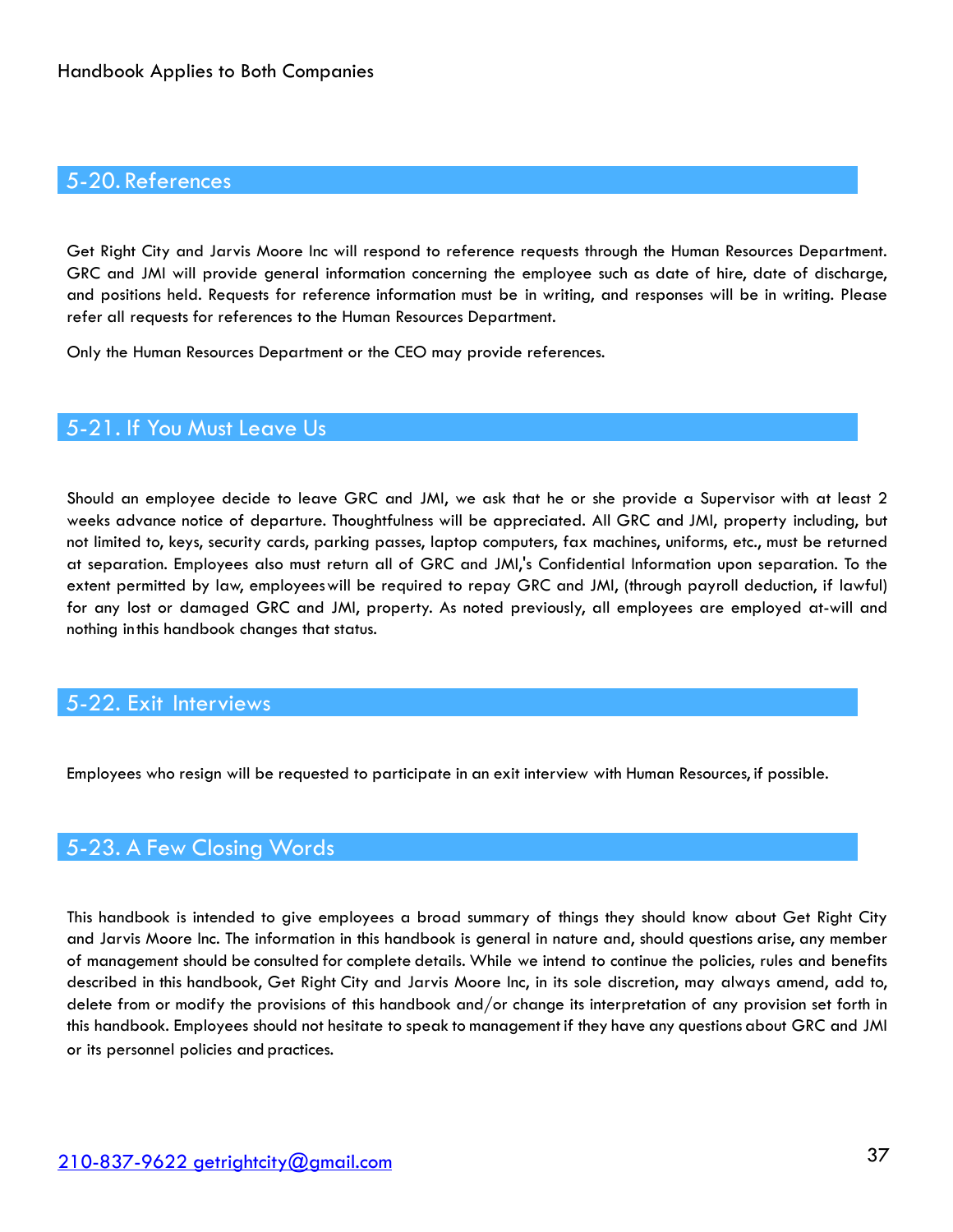# General Handbook Acknowledgment

This Employee handbook is an important document intended to help you become acquainted with Get Right City and Jarvis Moore Inc. This document is intended to provide guidelines and general descriptions only; it is not the final word in all cases. Individual circumstances may call for individual attention.

Because GRC and JMI's operations may change, the contents of this handbook may be changed at any time, with or without notice, in an individual case or generally, at the sole discretion of management.

Please read the following statements and sign below to indicate your receipt and acknowledgment of this Employee handbook.

I have received and read a copy of Get Right City and Jarvis Moore Inc's Employee handbook. I understand that the policies, rules and benefits described in it are subject to change at the sole discretion of GRC and JMI at any time.

**I further understand that my employment is terminable at will, either by myself or the GRC and JMI, with or without cause or notice, regardless of the length of my employment or the granting of benefits of any kind.** 

I understand that no representative of Get Right City and Jarvis Moore Inc other than the CEO may alter "at **will" status and any such modification must be in a signed writing.** 

**I understand that my signature below indicates that I have read and understand the above statements and that I have received a copy of GRC and JMI's Employee handbook.** 

Employee's Printed Name: Position: Employee's Signature: Date: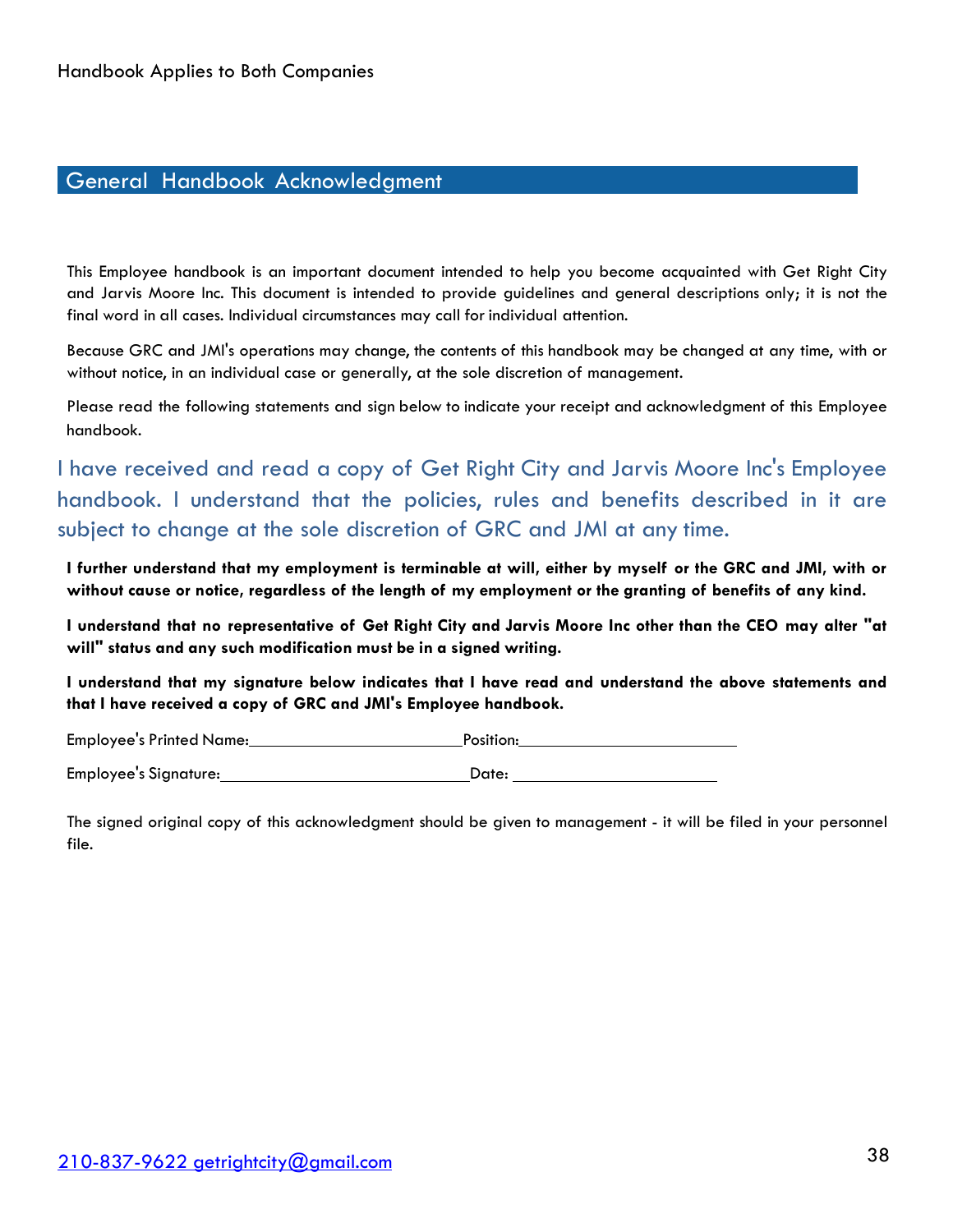# Receipt of Sexual Harassment Policy

It is Get Right City and Jarvis Moore Inc's policy to prohibit harassment of any employee by any Supervisor, employee, customer or vendor on the basis of sex or gender. The purpose of this policy is not to regulate personal morality within GRC and JMI. It is to ensure that at GRC and JMI all employees are free from sexual harassment. While it is not easy to define precisely what types of conduct could constitute sexual harassment, examples of prohibited behavior include unwelcome sexual advances, requests for sexual favors, obscene gestures, displaying sexually graphic magazines, calendars or posters, sending sexually explicit e-mails, text messages and other verbal or physical conduct of a sexual nature, such as uninvited touching of a sexual nature or sexually related comments. Depending upon the circumstances, improper conduct also can include sexual joking, vulgar or offensive conversation or jokes, commenting about an employee's physical appearance, conversation about your own or someone else's sex life, or teasing or other conduct directed toward a person because of his or her gender which is sufficiently severe or pervasive to create an unprofessional and hostile working environment.

If the employee feels that he or she has been subjected to conduct which violates this policy, the employee should immediately report the matter to the Employee's Supervisor. If unable for any reason to contact this person, or if the employee has not received a satisfactory response within five

(5) business days after reporting any incident of perceived harassment, the employee should contact the Head of Human Resources. If the person toward whom the complaint is directed is one of the individuals indicated above, the employee should contact any higher-level manager in his or her reporting hierarchy. Every report of perceived harassment will be fully investigated and corrective action will be taken where appropriate. All complaints will be kept confidential to the extent possible, but confidentiality cannot be guaranteed. In addition, GRC and JMI will not allow any form of retaliation against individuals who report unwelcome conduct to management or who cooperate in the investigations of such reports in accordance with this policy. If an employee feels that he or she has been subjected to any such retaliation, the employee should report it in the same manner in which a claim of perceived harassment would be reported under this policy. Violation of this policy including any improper retaliatory conduct will result in disciplinary action, up to and including discharge. All employees must cooperate with all investigations.

I have read and I understand Get Right City and Jarvis Moore Inc's Sexual Harassment Policy. Employee's

Printed Name: Date:

 $\overline{\phantom{0}}$  Position:  $\overline{\phantom{0}}$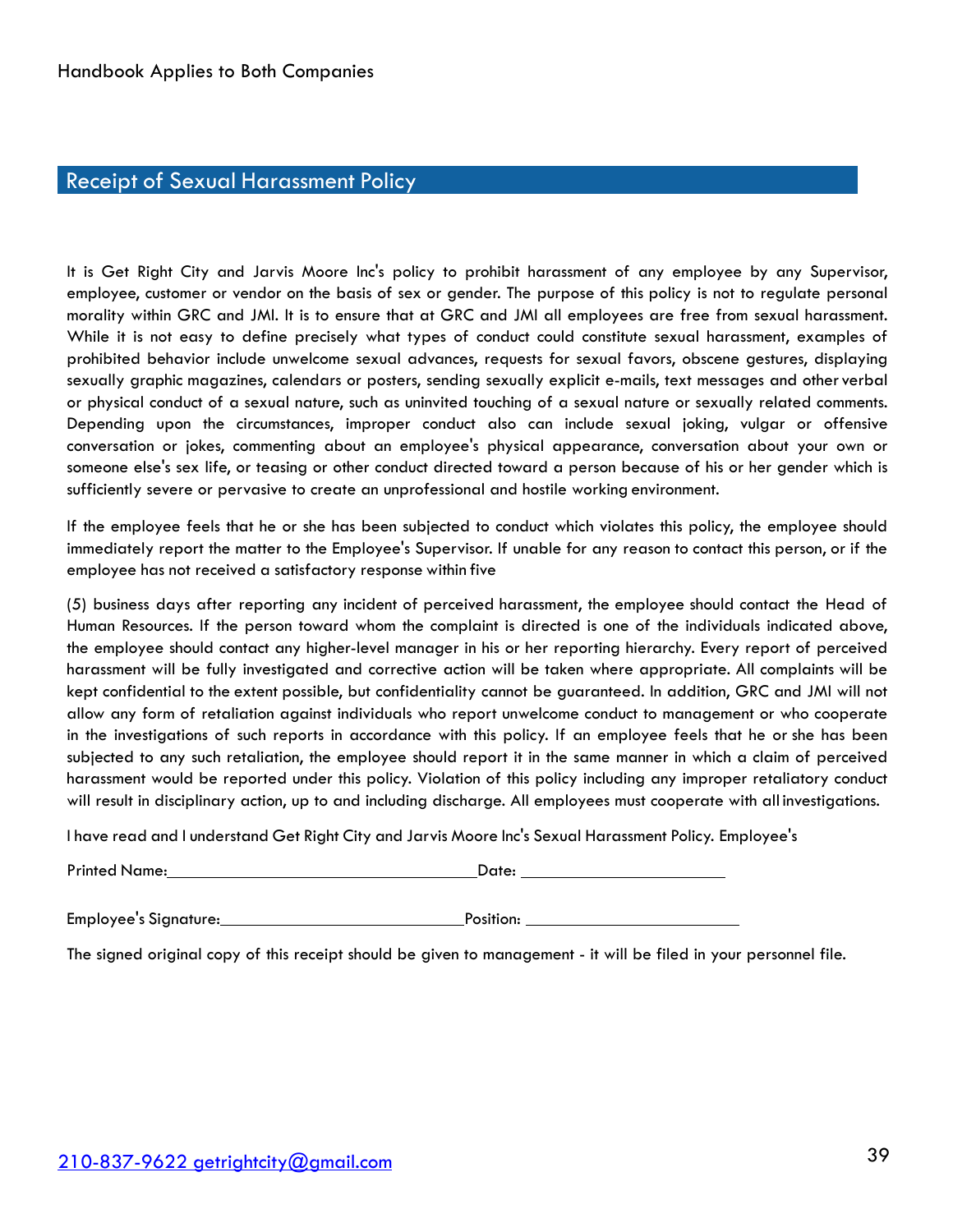#### Receipt of Non-Harassment Policy

It is Get Right City and Jarvis Moore Inc's policy to prohibit intentional and unintentional harassment of any individual by another person on the basis of any protected classification including, but not limited to, race, color, national origin, disability, religion, marital status, veteran status, sexual orientation or age. The purpose of this policy is not to regulate our employees' personal morality, but to ensure that in the workplace, no one harasses anotherindividual.

If an employee feels that he or she has been subjected to conduct which violates this policy, he or she should immediately report the matter to the Employee's Supervisor. If the employee is unable for any reason to contact this person, or if the employee has not received a satisfactory response within five (5) business days after reporting any incident of what the employee perceives to be harassment, the employee should contact the Head of Human Resources. If the person toward whom the complaint is directed is one of the individuals indicated above, the employee should contact any higher-level manager in his or her reporting hierarchy. Every report of perceived harassment will be fully investigated and corrective action will be taken where appropriate. All complaints will be kept confidential to the extent possible, but confidentiality cannot be guaranteed. In addition, the GRC and JMI will not allow any form of retaliation against individuals who report unwelcome conduct to management or who cooperate in the investigations of such reports in accordance with this policy. If an employee feels he or she has been subjected to any such retaliation, he or she should report it in the same manner in which the employee would report a claim of perceived harassment under this policy. Violation of this policy including any improper retaliatory conduct will result in disciplinary action, up to and including discharge. All employees must cooperate with all investigations.

I have read and I understand Get Right City and Jarvis Moore Inc's Non-Harassment Policy. Employee's

| <b>Printed Name:</b>  | Date:     |
|-----------------------|-----------|
| Employee's Signature: | Position: |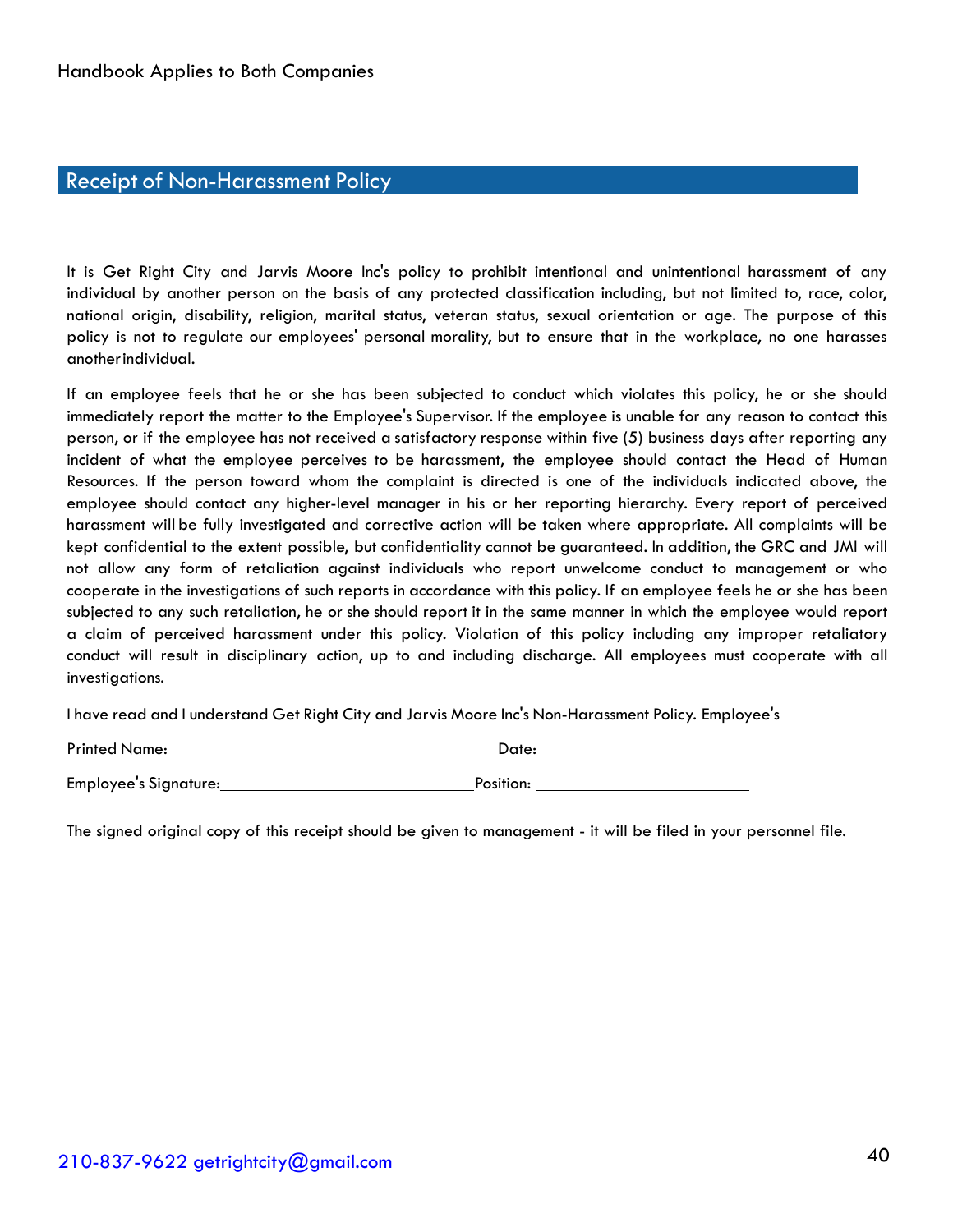# Personal Protection Equipment (PPE) Replacement Policy

When applicable, upon receiving Personal Protection Equipment (PPE), it is expected that the equipment is kept in good condition and the individuals are responsible for any loaned equipment and items. If the equipment/items are lost the individual will then be charged for both the lost and replaced equipment. No exceptions. Without the equipment, the individual will not be allowed to work. Two occurrences will result in the individual being placed on probation for 30 days. A  $3<sup>rd</sup>$  occurrence while on probation could result in the individual being deemed irresponsible and considered for termination.

| Employee's Printed Name: | Position: |
|--------------------------|-----------|
| Employee's Signature:    | Date:     |